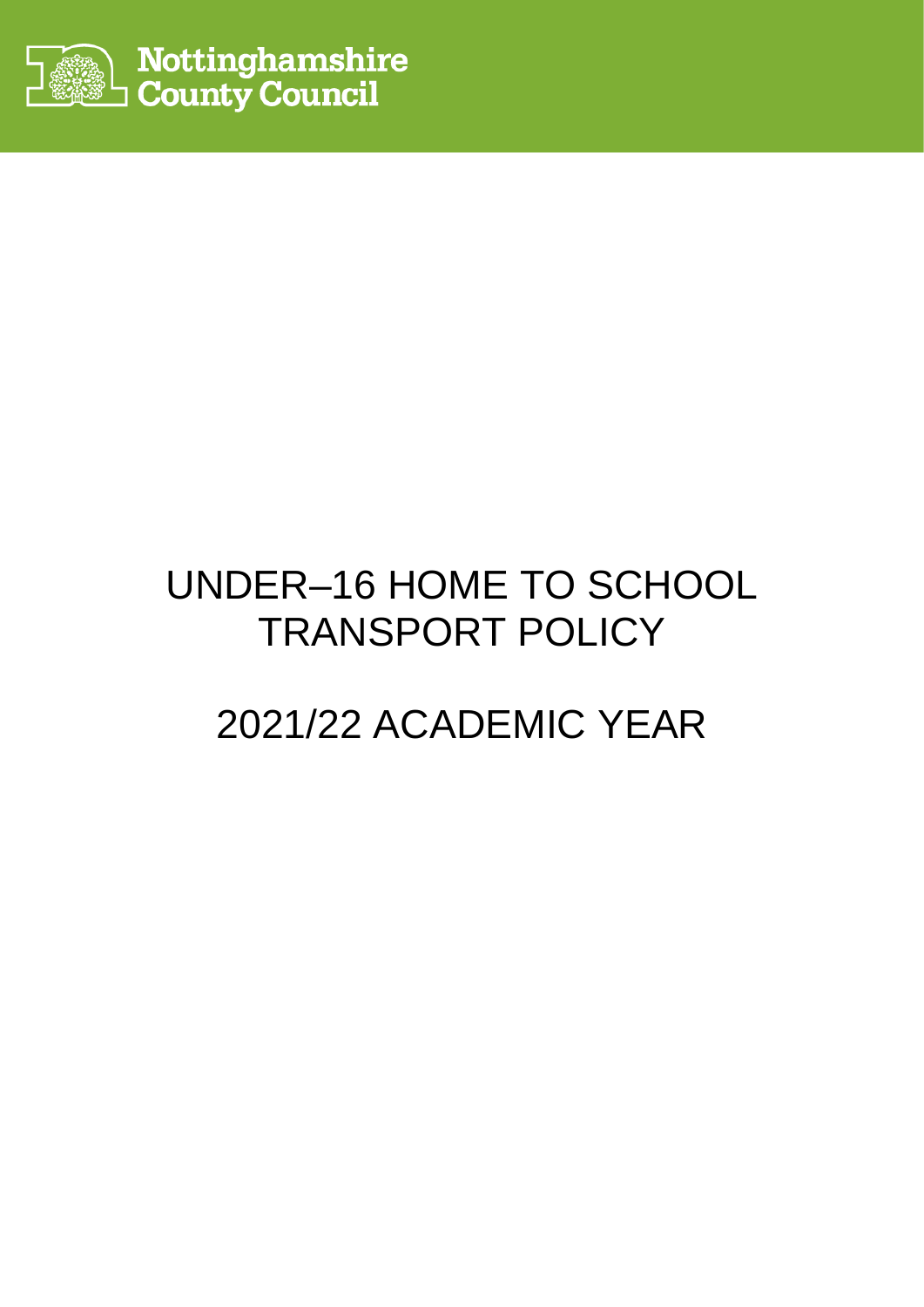#### **CONTENTS**

1 **INTRODUCTION**

## 2 **TRAVEL ASSISTANCE TO QUALIFYING SCHOOLS**

- Entitlements to home to school transport
- 2.2 Summary of entitlements
- 2.2.1 Pupils aged four years old in full-time education
- 2.2.2 Pupils aged 5–7 years
- 2.2.3 Pupils aged 8–11 years
- 2.2.4 Pupils aged 11–16 years
- 2.2.5 Pupils aged 8–11 years in low income groups
- 2.2.6 Pupils aged 11–16 years in low income groups
- 2.2.7 Pupils aged 5–11 years in low income groups attending school on grounds of religion or belief
- 2.2.8 Pupils aged 11–16 years in low income groups attending school on grounds of religion or belief
- 2.2.9 Transport eligibility when school year repeated
- 2.2.10 Travel assistance to catchment and preferred schools
- 2.3 Cases where travel assistance will not be provided
- 2.4 Single parents/carers and dual parental homes

#### **3 ADDITIONAL TRAVEL ARRANGEMENTS AND ENTITLEMENTS**

- 3.1 Pupils with Special Educational Needs and Disabilities
- 3.2 Children looked after by Nottinghamshire County Council
- 3.3 Pupils attending Education Other Than at School (EOTAS)
- 3.4 Long fixed term exclusions
- 3.5 Moving home and temporary accommodation
- 3.6 Managed moves

## 4 **PROVISION OF TRAVEL ARRANGEMENTS**<br>4.1 Measuring the statutory distances

- Measuring the statutory distances
- 4.2 Walking distance exemptions
- 4.2.1 Special transport needs
- 4.2.2 Medical grounds
- 4.2.3 Disability of parents/carers
- 4.2.4 Exceptional circumstances
- 4.3 Home to bus stop/bus stop to school walking distance
- 4.4 Parents/carers who are working at the time their children travel to and from school
- 4.5 Types of travel assistance
- 4.5.1 Free pass
- 4.5.2 A grant in lieu of free travel
- 4.6 Transport assistance for pupils attending a school on grounds of religion or belief
- 4.7 Reviews of transport arrangements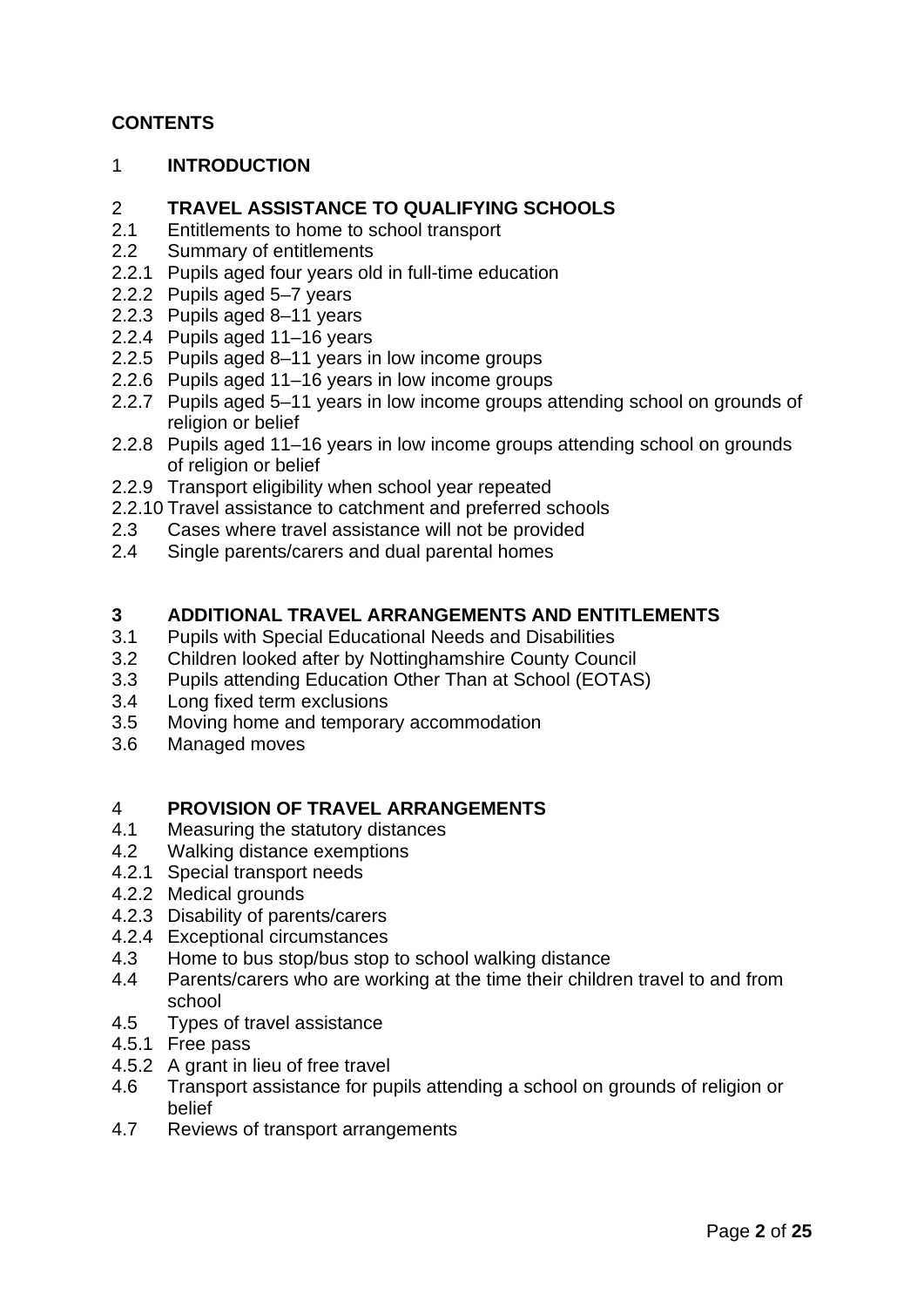## **5 APPLYING FOR TRAVEL ASSISTANCE**<br>5.1 Applying for under-16 travel assistance

- Applying for under-16 travel assistance
- 5.2 Replacement passes
- 5.3 Lost/stolen passes
- 5.4 Provision and organisation of school transport services
- 5.4.1 Provision of services
- 5.4.2 Transport requirements
- 5.5 Information to schools, colleges and transport operators
- 5.6 Discipline on school transport services and misuse of travel passes
- 5.6.1 Guidance
- 5.6.2 Procedures
- 5.6.3 Misuse of passes

## **6 REVIEW OF TRANSPORT DECISIONS**<br>6.1 Stage One: Senior Officer review

- Stage One: Senior Officer review
- 6.2 Stage Two: Review by an independent appeal panel

## 7 **DEFINITIONS**

- Qualifying schools
- 7.2 Suitable school
- 7.3 Catchment area schools
- 7.4 Coterminous and overlapping catchment areas
- 7.5 Designated schools
- 7.6 Preferred schools
- 7.7 Schools attended on grounds of parents/carers religion or belief
- 7.8 Walking routes and availability of walking routes
- 7.9 Measurement of distances
- 7.10 Low income

#### **Appendix A Special Educational Needs and Disability Travel Policy**

#### **Appendix B Pupils attending Education Other Than at School (EOTAS)**

#### **ABBREVIATIONS AND ACRONYMS**

EHCP – Education, Health and Care Plan ICDS – Integrated Children's Disability Service ITT – Independent Travel Training LA – Local Authority Parents/carers – includes single parent/carer and child guardian(s) SEN – Special Educational Needs SEND – Special Educational Needs and Disability TTS – Nottinghamshire Transport and Travel Services FAP – Fair Access Protocol EOTAS – Education Other Than at School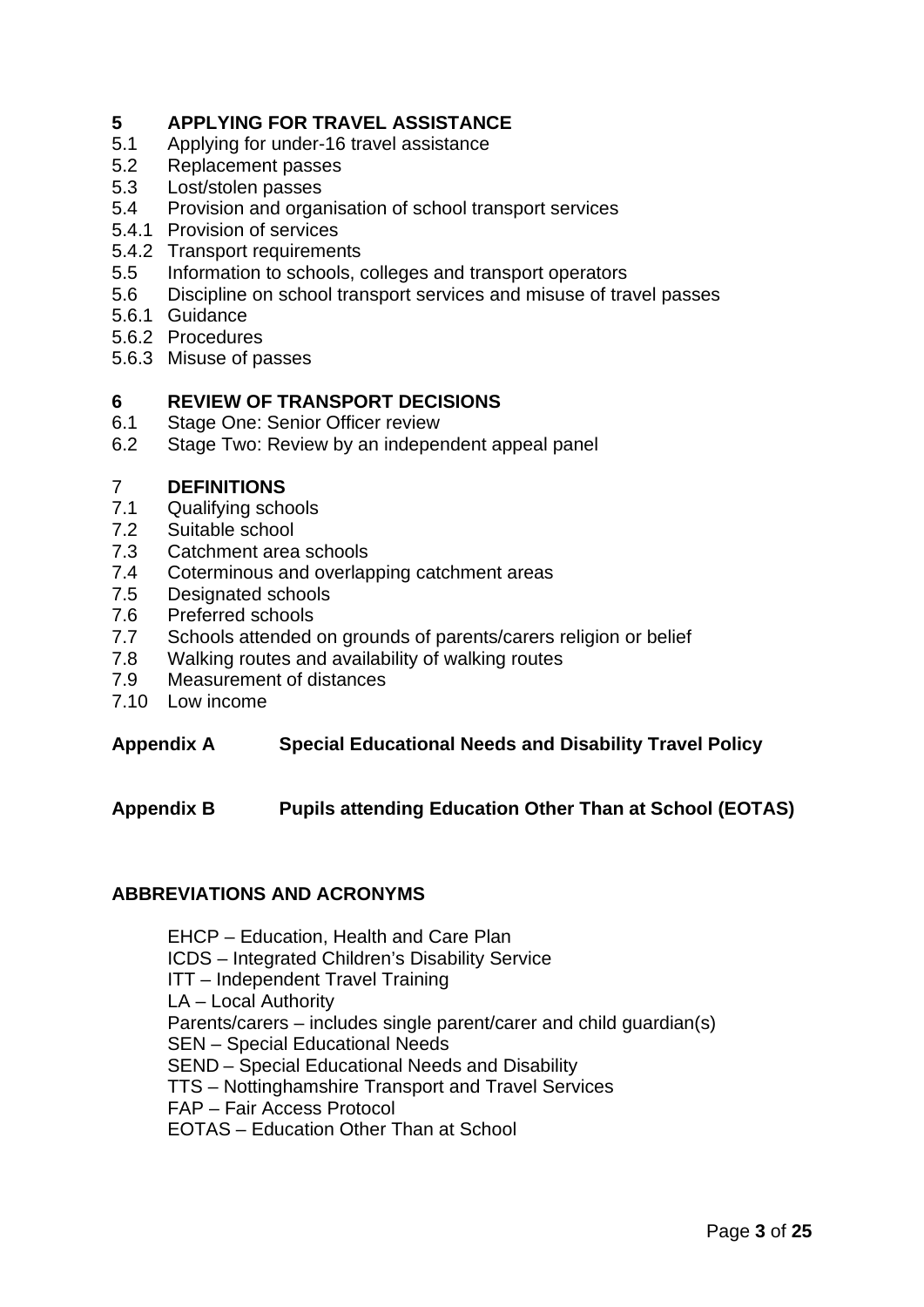#### **1 INTRODUCTION**

This policy sets out Nottinghamshire County Council's provision of school transport services and travel assistance for school aged pupils living in the county of Nottinghamshire. It sets out the criteria for eligibility for travel assistance, how parents/carers may apply, how decisions are made, the type of assistance that may be available and how parents/carers may appeal against decisions with which they are unhappy.

The Home to School Transport policy of Nottinghamshire County Council will operate within the aims and objectives of the County Council's Strategic Plan and the Children and Young People's Departmental Strategy and ensures that the Council fulfils its statutory obligations for transporting pupils to school. However, it is still the legal responsibility of parents/carers to ensure their children who are of compulsory school age attend school.

The aim of the policy is to provide a quality transport service as efficiently and economically as possible, to ensure that pupils get to school within a reasonable time and travel in a safe and stress-free environment. The policy will have regard to the school admission arrangements within the County.

This policy can be viewed in conjunction with the following;

- Nottinghamshire Strategic plan 2017–2021 [www.nottinghamshire.gov.uk/council-and-democracy/plans-policies-and](http://www.nottinghamshire.gov.uk/council-and-democracy/plans-policies-and-assessments/council-plans-and-policies/council-plan)[assessments/council-plans-and-policies/council-plan](http://www.nottinghamshire.gov.uk/council-and-democracy/plans-policies-and-assessments/council-plans-and-policies/council-plan)
- Nottinghamshire Children and Young People's Departmental Strategy [www.nottinghamshire.gov.uk/policy-library/44049/cyp-departmental-strategy](http://www.nottinghamshire.gov.uk/policy-library/44049/cyp-departmental-strategy)
- Nottinghamshire Sustainable School Travel Strategy 2015 [sustainable-school-travel-strategy.pdf \(nottinghamshire.gov.uk\)](https://www.nottinghamshire.gov.uk/media/1494917/sustainable-school-travel-strategy.pdf)

● Nottinghamshire Post-16 Transport Policy Statement 2021/22 academic year [Travel to schools | Nottinghamshire County Council](https://www.nottinghamshire.gov.uk/education/travel-to-schools)

This policy is compliant with the duties and powers of local authorities set out in the Education Act 1996 and the Education and Inspections Act 2006. It applies to all admissions to schools on and after 1 September 2021.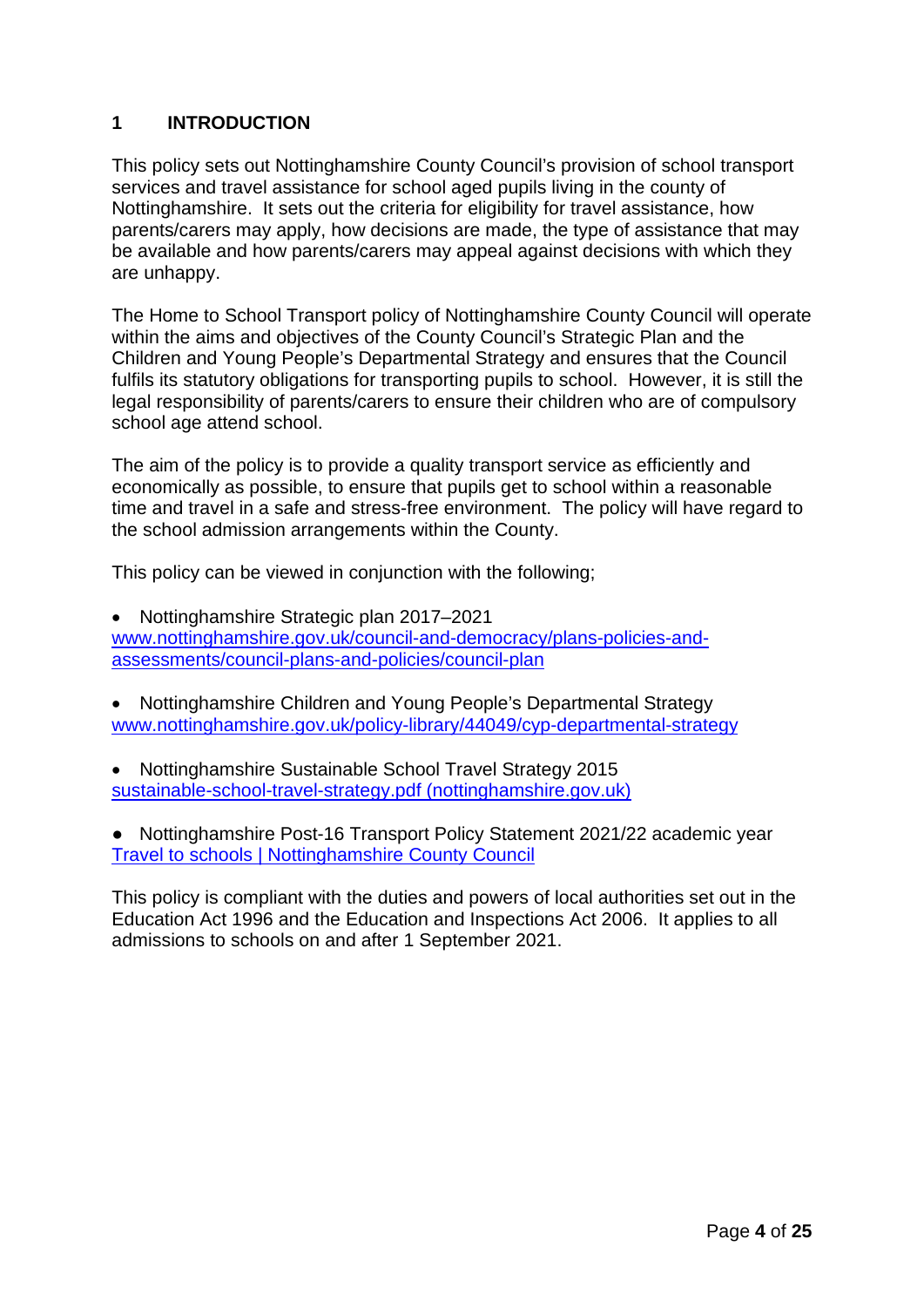#### **2 TRAVEL ASSISTANCE TO QUALIFYING SCHOOLS**

#### **2.1 Entitlements to Home to School Transport**

The offer of a school place does not give a guarantee of home to school travel assistance from the Council. Parents/carers have a right to express a preference for a school, however this does not automatically carry with it the right to home to school travel assistance.

In Nottinghamshire, provision is made for eligible pupils attending their nearest available school or catchment. In addition to this, the Council provides additional support to low income families. Schedule 35B of the Education Act 1996 (inserted by the Education and Inspections Act 2006) includes an extension of rights to free school travel arrangements for pupils in low income groups.

#### **2.2 Summary of entitlements**

2.2.1 Pupils aged four years old in full-time education

Pupils aged four years old in full-time statutory education are entitled to free transport to their nearest suitable school from the start of the academic year in which they become five, if that school is two miles or more from home.

2.2.2 Pupils Aged 5–7 years

Pupils of compulsory school age who are under the age of eight are entitled to free transport to their nearest suitable school if it is two miles or more from home

2.2.3 Pupils aged 8–11 years

Pupils aged between eight and eleven are entitled to free transport to their nearest suitable school if it is three miles or more from home.

2.2.4 Pupils aged 11–16 years

Pupils of secondary school age 11–16 are entitled to free transport to their nearest suitable school if that school is three miles or more from home.

2.2.5 Pupils aged 8–11 years in low income groups

Pupils aged between eight and eleven from low income families are entitled to free transport to their nearest suitable school if that school is two miles or more from home.

2.2.6 Pupils aged 11 – 16 years in low income groups

Pupils of secondary school age from low income families are entitled to free transport if the school is between 2 and 6 miles and there are not three or more suitable nearer schools.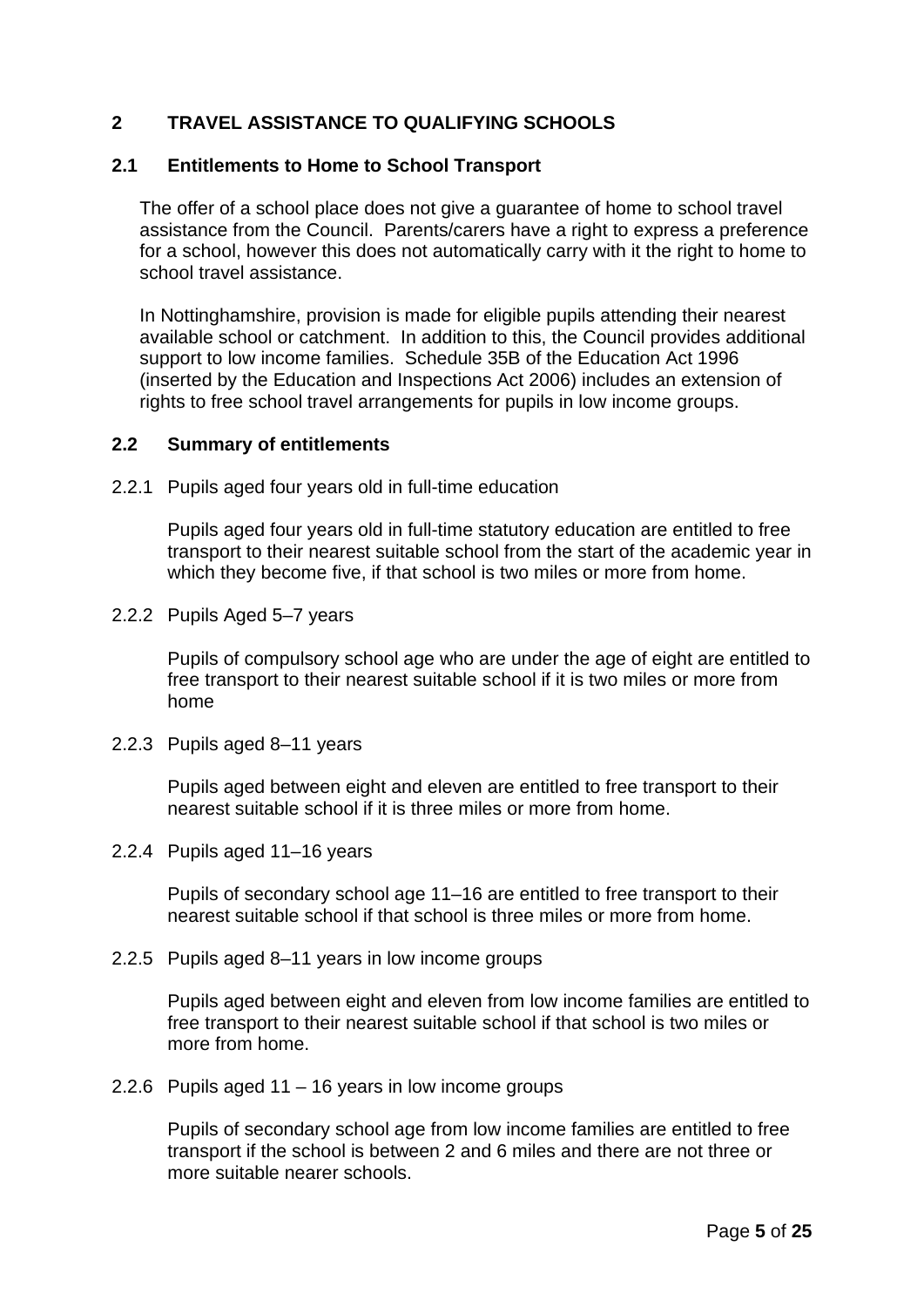2.2.7 Pupils aged 5 – 11 in low income groups attending schools on grounds of religion or belief

Pupils of primary school age from low income families attending the nearest suitable school preferred on grounds of religion or belief are eligible for free transport where the school is between two and 20 miles from their home (see section 4.6 for details).

2.2.8 Pupils aged 11 – 16 in low income groups attending schools on grounds of religion or belief

Pupils of secondary school age from low income families attending the nearest suitable school preferred on grounds of religion or belief are eligible for free transport where the school is between two and 25 miles from their home (see section 4.6 for details).

2.2.9 Transport eligibility when school year repeated

Pupils who would ordinarily be eligible for transport support and who repeat a year in school will retain that transport eligibility whilst in that particular phase of education.

2.2.10 Travel Assistance to catchment schools and preferred schools

In Nottinghamshire your home address may be in a catchment area for a school which is recognised by the LA. (see section 7.3 for details)

Where a pupil attends the catchment school for their home address, they will be entitled to travel assistance in accordance with the distance criteria for their age.

Parents/carers have the right to express a preference for a school other than the nearest suitable or catchment school. This is known as a 'preferred school'.

School age pupils up to seven years of age attending a preferred school will be eligible for free transport if that school is the nearest available school and is two miles or more from home.

Pupils aged 8–16 attending a preferred school will be eligible for free transport if that school is the nearest available school and is three miles or more from home.

The Home to School Transport Policy does not make any additional free travel provision for pupils to attend preferred schools.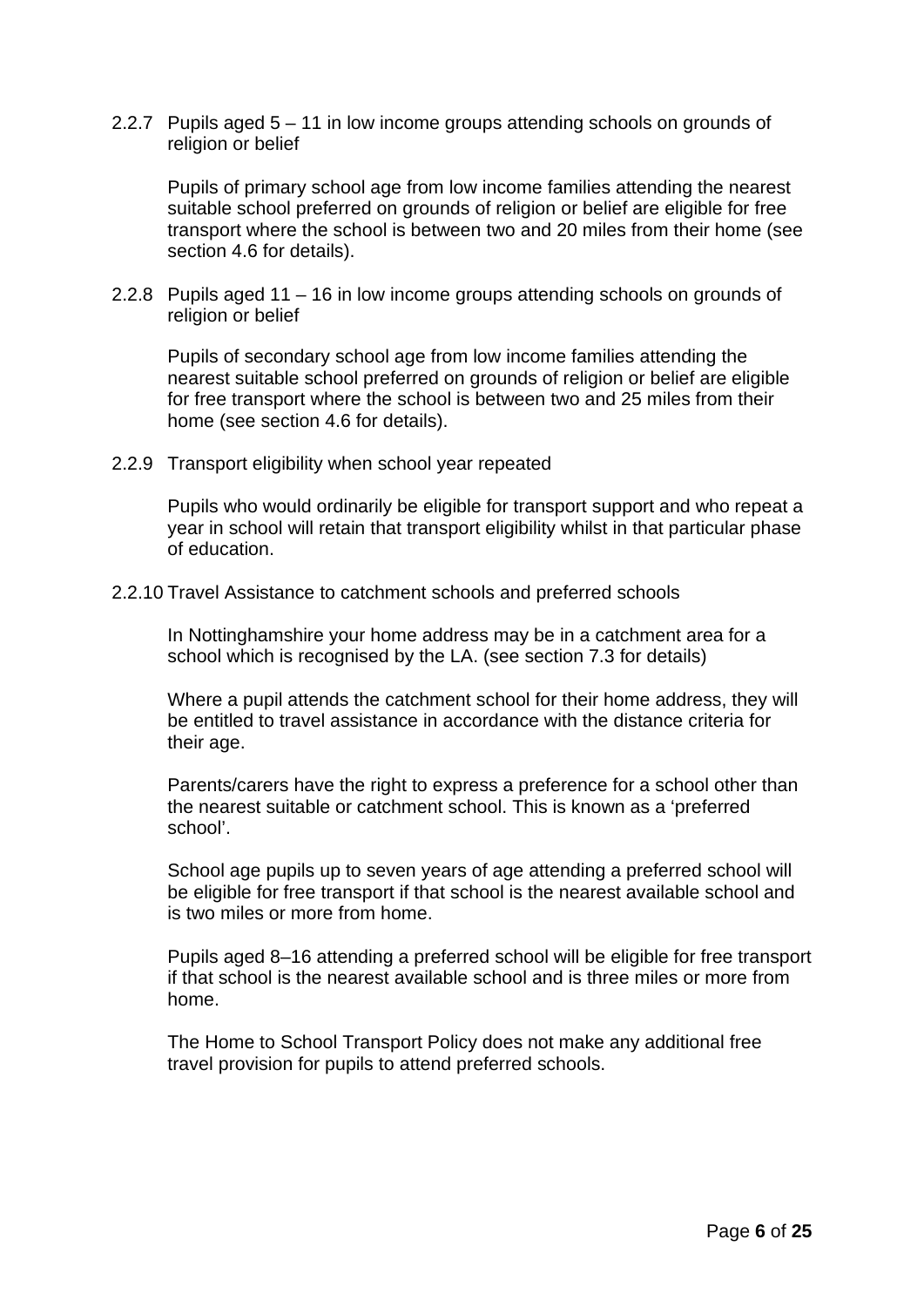#### **2.3 Cases where travel assistance will not be provided**

Home to School Transport will only be provided at the standard start and finish times of the school/learning establishment, term time only, and does not cater for part day arrangements or for extended school opportunities or extended school provision.

Travel assistance will not be provided:

- To and from temporary addresses including family, friends and child minders where these arrangements are made by the family
- At times to suit the convenience of family arrangements including work commitments and when other siblings in the family must be taken to other schools
- For late arrival or early departure, for example due to illness or medical appointments
- To and from medical appointments
- Following detention
- To access breakfast or after-school clubs including out of school activities
- To work experience, taster or open days
- To provision off the school site organised by the school
- To provision off the school site as part of a transition programme to a new education setting
- For transfers between educational establishments during the school day
- For shorter than normal days e.g. during the exam season
- For a child whose level of attendance is a cause of concern, but for whom no eligibility criteria are met
- For students on exchange visits
- Where the behaviour of a young person is not acceptable or places other travellers at risk

In these circumstances' parents will be required to make alternative arrangements.

#### **2.4 Single parents/carers and dual parental homes**

No exemptions from the standard assessment criteria will be given to children with only one parent/carer.

For children whose parents/carers no longer live at the same address, it must be decided by the parents/carers which home is their chosen address for travel assistance purposes. This will normally be at the address at which the child spends three or more school nights (Sunday–Thursday). Assistance to both homes will not be provided.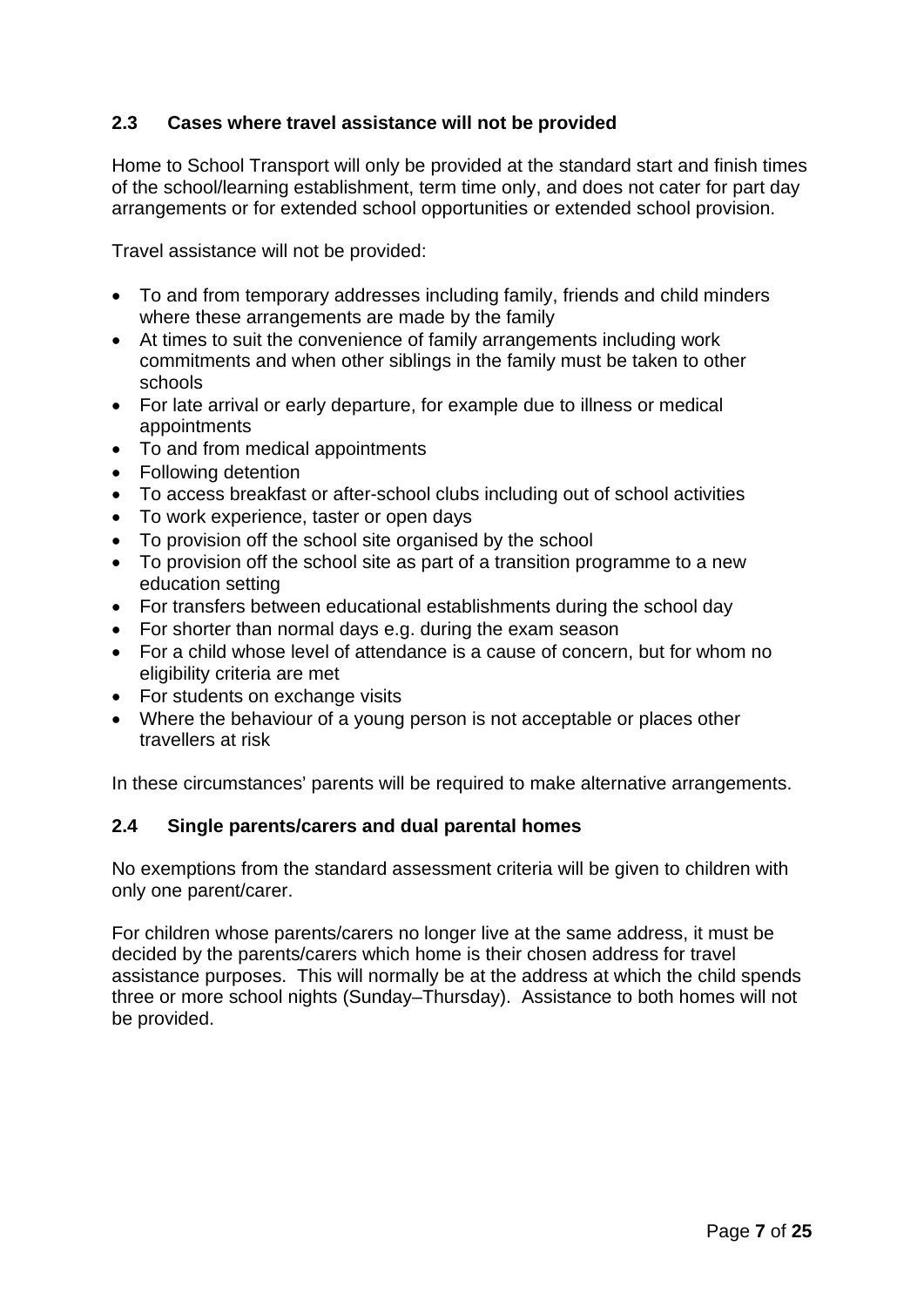#### **3 ADDITIONAL TRAVEL ARRANGEMENTS AND ENTITLEMENTS**

#### **3.1 Pupils with Special Educational Needs and Disabilities**

See Appendix A

#### **3.2 Children looked after by Nottinghamshire County Council**

Looked After Children (LAC) sometimes experience changes of foster placement at short notice. The Council aims to maintain a child's school placement wherever possible in order to minimise disruption to their schooling.

If a LAC moves foster placement, their travel assistance entitlement will be assessed in accordance with the normal home to school eligibility criteria set out in section 2 of this policy.

If a LAC is not entitled to travel assistance under the home to school policy, the Council expects that carers should make travel arrangements as part of their duties under the foster placement. Transport should normally be provided by foster carers or residential staff and funded out of the carer's allowance. If appropriate, a bus pass will be arranged. If neither of these is possible transport will be arranged, the cost of which may be shared between Children's Social Care and the Home to School Transport budget.

Where shared cost travel assistance is agreed this will be limited to a period of up to six months and subject to maximum distance of 25 miles or a travelling time of 75 minutes. These criteria will be waived if the child moves in the last two years of their compulsory secondary education or an education placement is named in their EHCP which is not deemed to be parental preference

Children looked after by the County Council who are entitled to travel assistance and who live in the area of another local authority will have their transport arrangements made by the other authority once Nottinghamshire County Council Children's Social Care has approved and agreed to meet the costs of the transport.

Children looked after by another local authority who are living in Nottinghamshire will not be entitled to free transport provision from Nottinghamshire County Council. However, following a request from the home authority, transport arrangements can be made by Nottinghamshire County Council provided the other authority has approved and agreed to meet the costs of the transport.

Children subject to a Special Guardianship Order (SGO) are not entitled to the same transport rights as LAC. Applications for transport for these children will be assessed in accordance with the home to school transport policy.

#### **3.3 Pupils attending Education Other Than at School (EOTAS)**

See Appendix B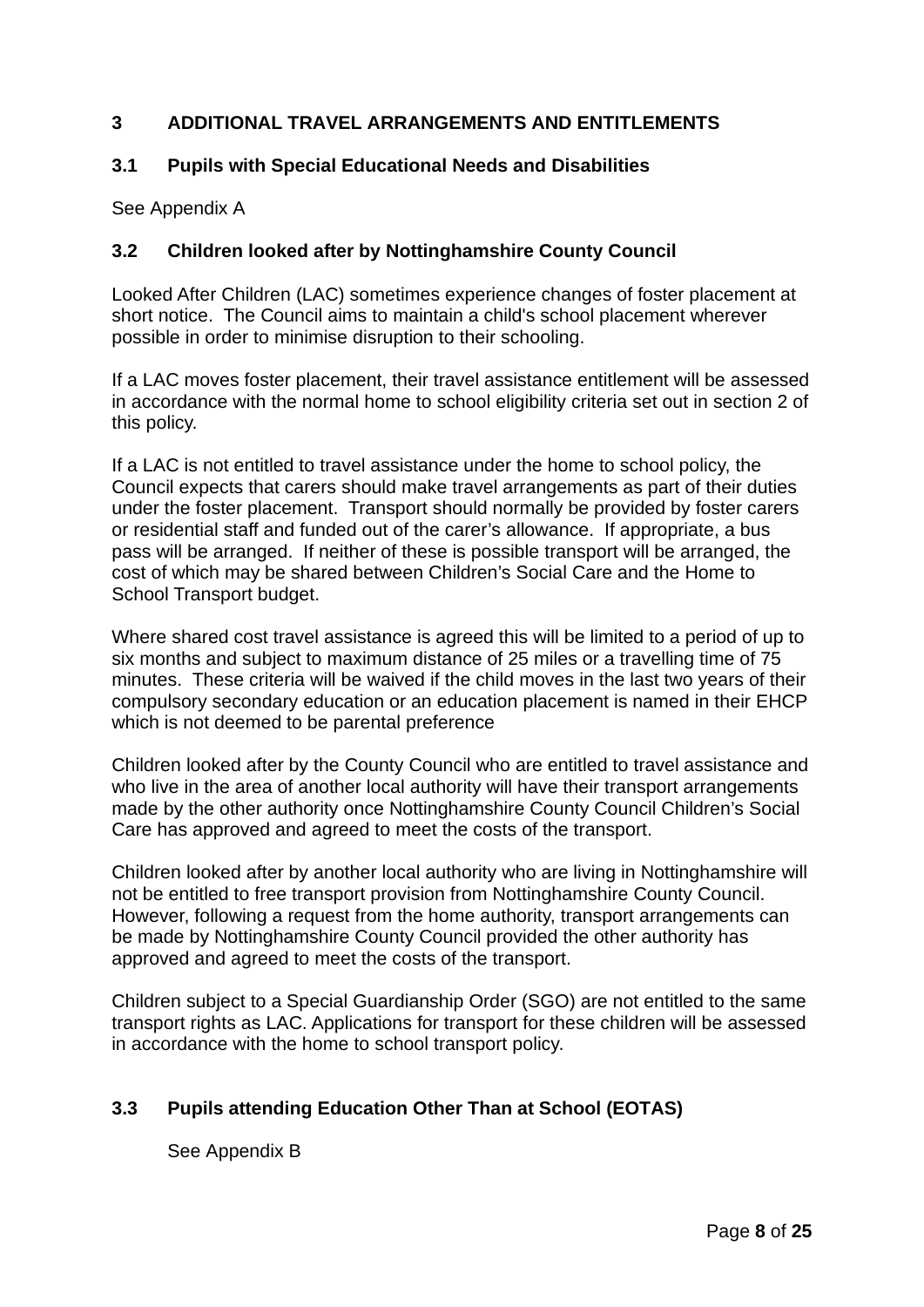#### **3.4 Long fixed term exclusions**

For fixed period exclusions beyond five days the school governing body is responsible for arranging full-time education provision. The County Council is responsible for meeting any resulting transport costs, e.g. if the pupil receives education at an alternative school site/learning centre.

#### **3.5 Moving home and temporary accommodation**

A pupil attending the qualifying secondary school who moves address in the last two years of their compulsory secondary education will be eligible for assistance if they remain at this school. Assistance will be based on the standard mileage and age criteria (see section 2) but will be restricted to a maximum travelling distance of eight miles and travelling time of 45 minutes.

Where parents/carers insist on a child attending a school to which the journey time exceeds these limits, the County Council will not be responsible for making, or meeting, the cost of travel arrangements.

The last year(s) of education will be deemed to begin on 1 September of the year in question. Therefore, those who move during the summer holidays before 1 September will not receive assistance.

Children of families who have to move into temporary accommodation for reasons outside their control may be eligible for travel assistance to the original qualifying school for up to a maximum of six months from the time of the move. Assistance will be restricted to a maximum travelling distance of 25 miles and travelling time of 75 minutes.

Assistance is not provided where parents/carers go abroad for extended periods and whose children are cared for at an alternative address.

#### **3.6 Managed moves**

Where a pupil is admitted to an alternative school following a managed move by the LA, then, subject to the advice of the LA authorising officer, the school shall be regarded as the designated suitable school for determining travel assistance. In normal circumstances, the LA authorising officer should pursue placement at the nearest suitable school to the home address.

Where a pupil is placed at a new school without the authorisation of the LA then it is the responsibility of parents/carers and the pupil's current school to make appropriate travel arrangements and fund where necessary.

In exceptional circumstances transport assistance may be considered by the LA and will be determined on a case by case.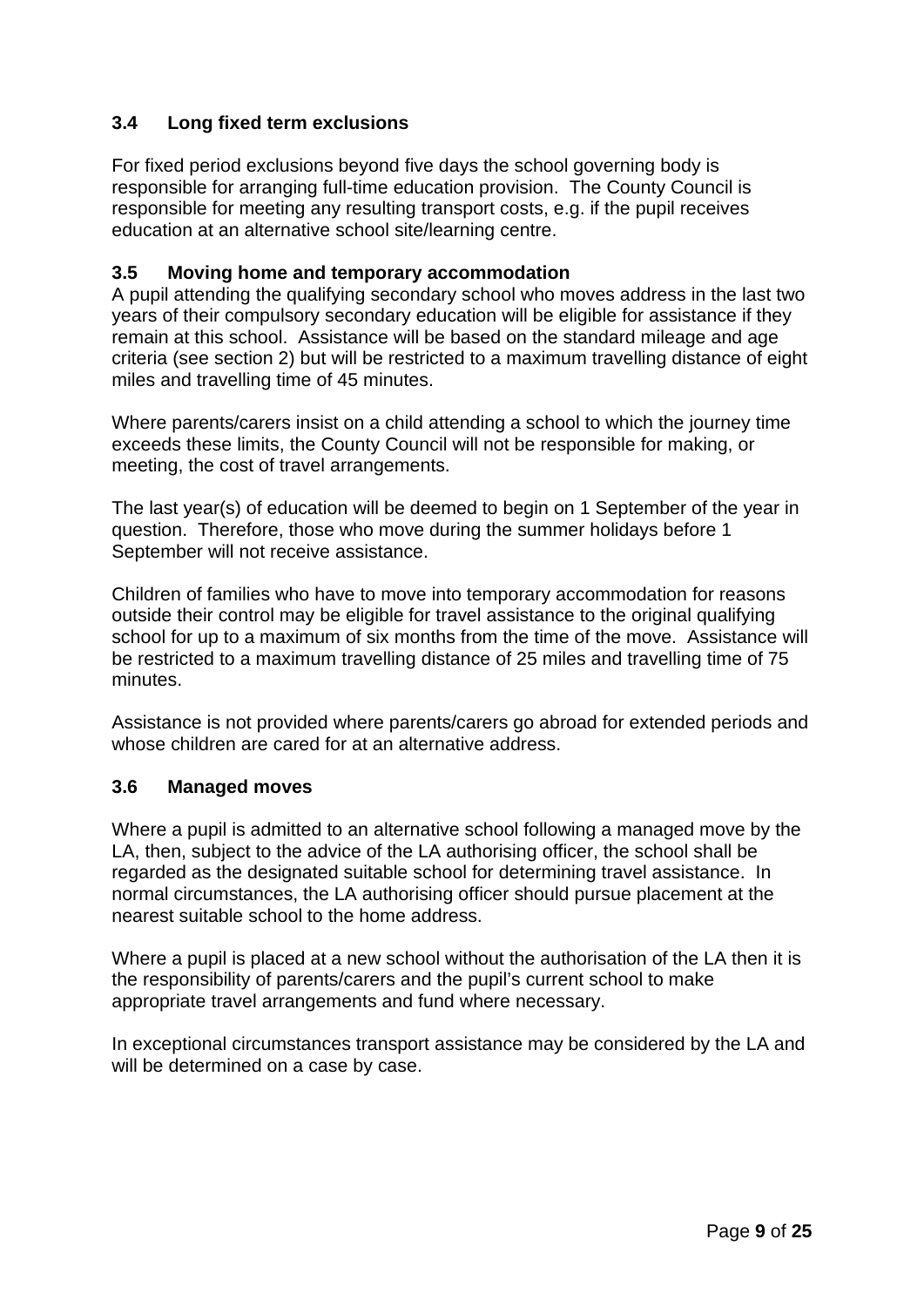#### **4 PROVISION OF TRAVEL ARRANGEMENTS**

#### **4.1 Measuring the statutory distances**

In most cases distances are measured from the home address to school, gate to gate, using the shortest available walking route. Walking routes and availability of walking routes are defined in section 7.8.

In the case of families who meet the low-income criteria the minimum statutory distances are measured by using the shortest available walking route. Distances above that are measured by using the nearest route accessible by a vehicle.

Where there is a change to the walking route (i.e. the building of a new road or path), which brings the home to school distance within the prescribed distance, pupils will no longer be entitled to free transport. This change will affect all children after parents/carers have been provided with a reasonable period of notice, which is normally one term.

#### **4.2 Walking distance exemptions**

In some circumstances pupils living within the available walking distance limits and attending the qualifying school may be eligible for free travel. The circumstances in which free travel may be considered are:

#### 4.2.1 Special Transport Needs

See Appendix A

#### 4.2.2 Temporary Medical Grounds

Transport may be provided for pupils who meet the eligibility criteria in Section 2 of this policy and who are temporarily incapacitated and unable to walk to or from school.

Parents/carers should apply for medical transport via the County Council's website with a certificate or letter from the medical professional stating that the pupil requires the provision of transport to enable them to access school. The authorisation should state specifically why the child is unable to travel to school accompanied by their parent/carer and for how long the assistance is required.

#### 4.2.3 Disability of parents/carers

Parents/carers are expected to take reasonable steps to ensure their child gets to school. Travel assistance may be considered where the parent/carer has a disability which prevents them from doing this. Parents/carers should obtain a certificate or letter from a medical professional stating specifically why they are unable to accompany their child to school.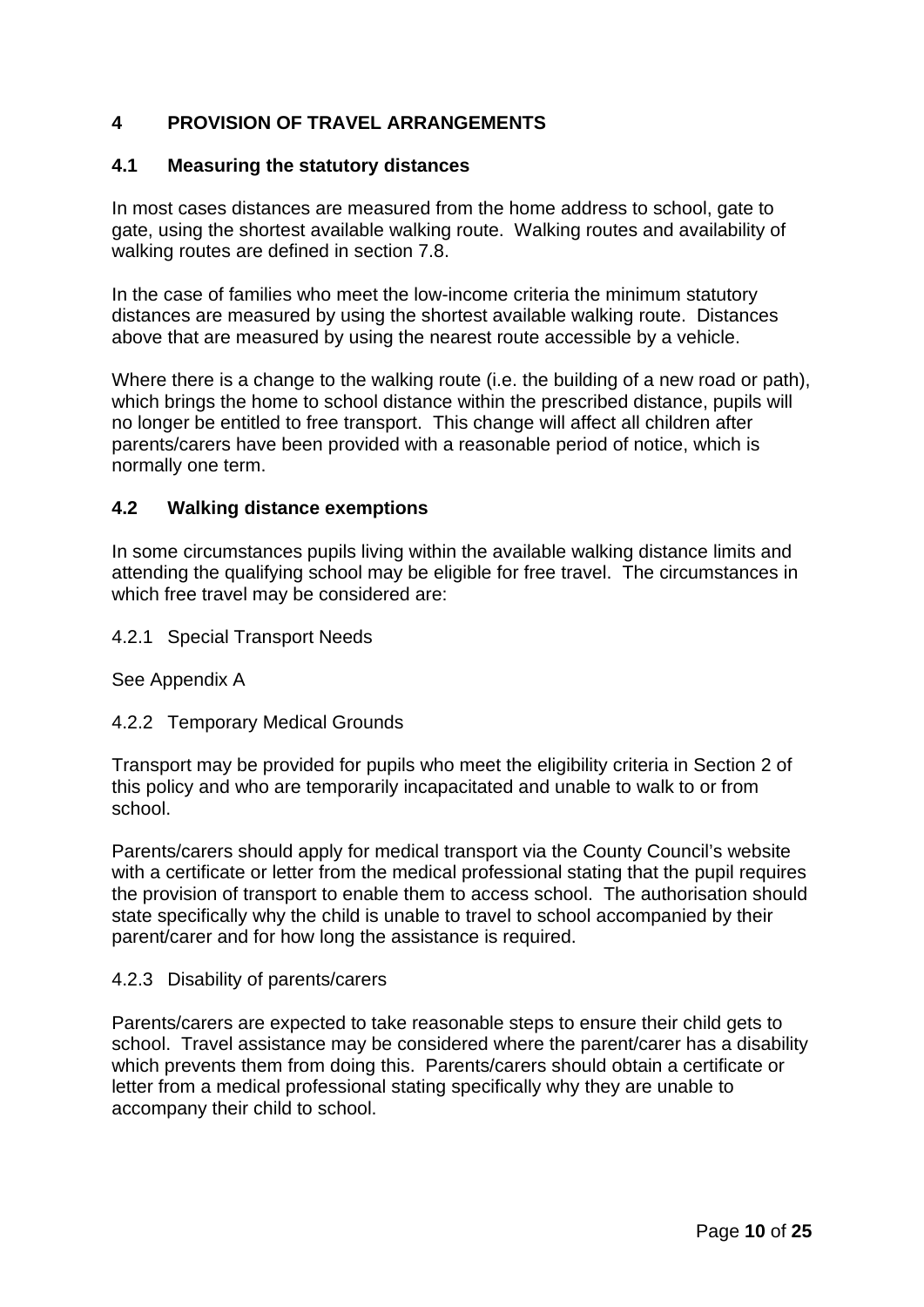#### 4.2.4 Exceptional Circumstances

Exceptional circumstances will be determined on a case by case basis by Transport and Travel Services.

#### **4.3 Home to bus stop/bus stop to school walking distance**

Pick-up and set-down points are made as near to home and school as possible bearing in mind road safety issues and the length/time of the journey. Pupils are expected to walk up to one mile from door to bus stop or from bus stop to school, or a combination of distances totalling not more than one mile in either direction each day. Pupils may be exempted from this on the recommendation of an appropriate medical professional or educational specialist

#### **4.4 Parents/carers who are working at the time their children travel to and from school**

No dispensation will be made for parents/carers who are working at the time their children travel to and from school. Parents/carers are expected to make other suitable arrangements for someone else to accompany their children as necessary.

#### **4.5 Types of travel assistance**

The aim of the policy is to achieve best value in providing a quality transport service as efficiently and economically as possible, to ensure that pupils get to school within a reasonable time and travel in a safe and stress-free environment.

The County Council provides for a return journey to/from home to school/college at the beginning and end of each official school/college day. Section 2.3 sets out instances when transport will not normally be provided.

Arrangements for travel assistance may take one of the following forms:

#### 4.5.1 Free pass

A free travel pass will be issued where pupils qualify for free travel in Section 2. The pass will allow one return journey on school days only, on specified services between specified points.

#### 4.5.2 A grant in lieu of free travel

In exceptional circumstances a grant will be given in lieu of a travel pass:

- If there are no suitable transport services available to the qualifying school, or if the distance from home to the nearest bus stop is greater than one mile by the shortest walking route, provided that the pupil qualified for free travel in accordance with the walking distance criteria (see section 2)
- Grants will only be made where no local transport exists and/or where the grant payment provides best value for money for the County Council.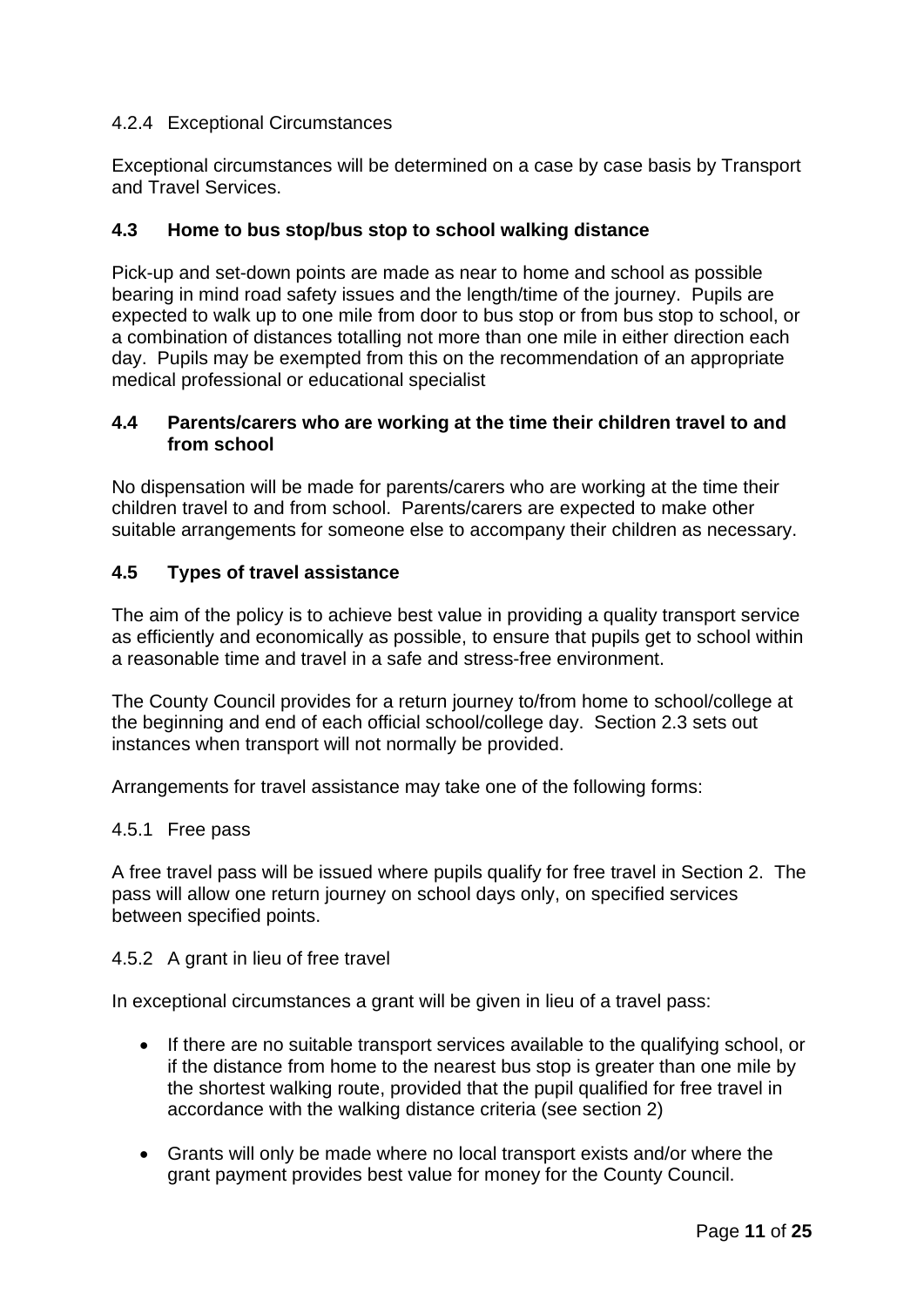- The grant is based on the distance of two return trips per day using the 'public transport rate' as the basis of calculation. Distance is measured along the shortest route taken by the vehicle.
- A grant in lieu of free travel will only be backdated to the start of the academic year in which the application is made.
- A grant in lieu of a free pass will be given to only one member of a family at any one time, where a sibling is attending the same school or site. Where a sibling is attending a different school on a different site, a grant will be paid for the total mileage.

#### **4.6 Travel assistance for pupils attending a school on the grounds of religion or belief**

Travel assistance will be by means of a travel pass at a subsidised rate to the nearest suitable school on payment of the appropriate contribution from parents/carers. These charges are subject to annual review.

The following detailed criteria will apply:

- The pupil must be admitted to the school on grounds of religion or belief. In the case of admission on denominational grounds, TTS will request confirmation of this from the school. In cases where the application is on grounds of other philosophy or belief (see section 7.7) the application will be assessed based on the supporting evidence provided.
- The pupil meets the appropriate distance criteria in parts 2.2.7 or 2.2.8 of this policy
- Using the available transport services, the pupil can travel within the maximum travelling time criteria of 45 minutes for primary pupils and 75 minutes for secondary pupils. Journey time is assessed by calculating the door-to-door time by use of public transport or the equivalent time it would have taken where no public transport exists and includes any journey time to a pick-up point, waiting time for connections and walking time from set down point to school.

Children from low income families meeting the criteria above are exempted from charges if they are entitled to free school meals or their parents/carers are in receipt of maximum level Working Tax Credit.

Where a family has three or more siblings attending the nearest suitable schools on denominational grounds (up to age 16) only the two youngest children will be subject to a charge. Free travel for older siblings will be on the condition that the family are paying the appropriate charge for the two youngest siblings. Passes will be withdrawn if this ceases to be the case.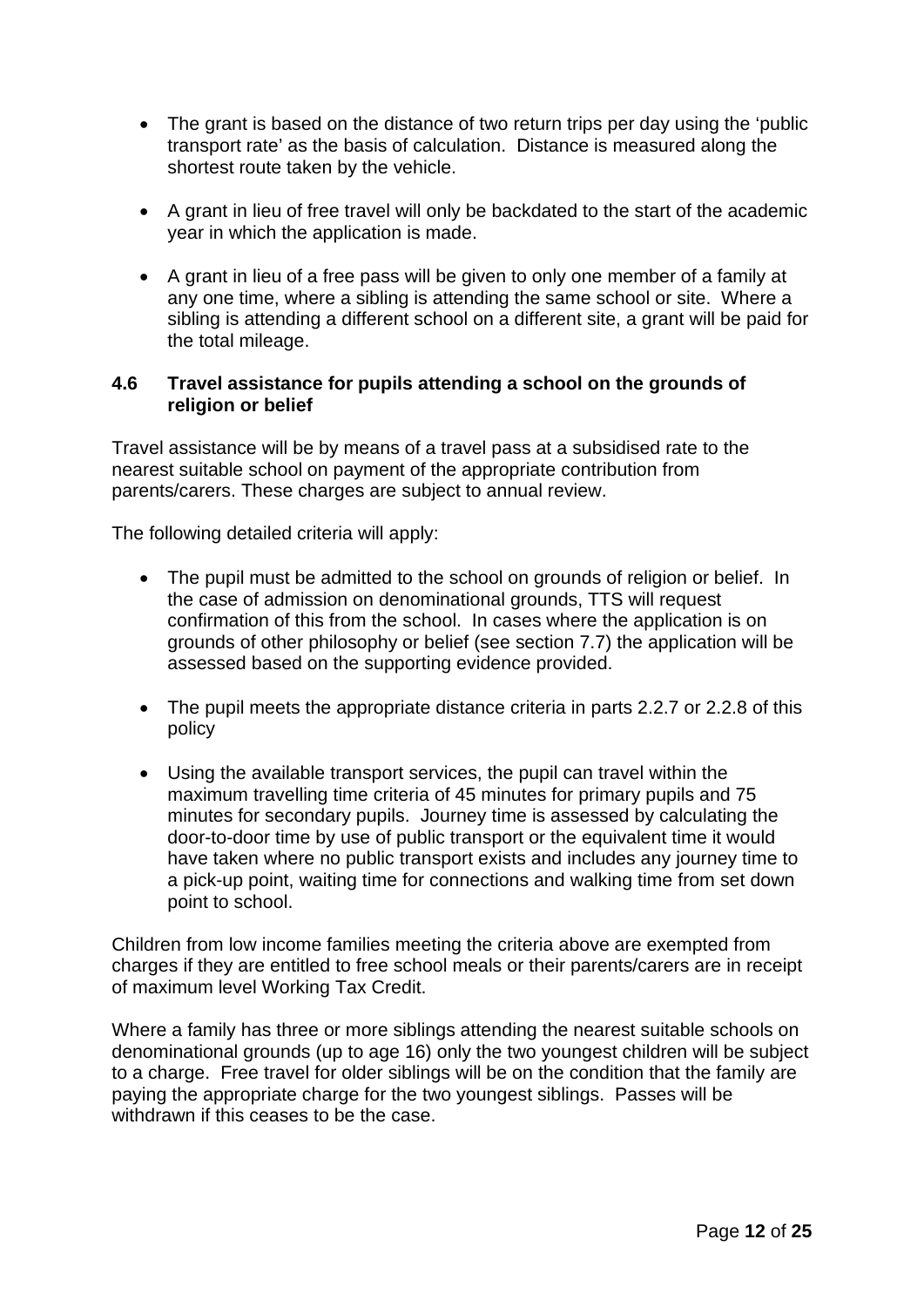#### **4.7 Reviews of transport arrangements**

Transport arrangements are subject to regular review to take account of pupils joining and leaving schools. In addition, there is a legal obligation that transport contracts are periodically re-tendered to achieve best value.

#### **5 APPLYING FOR TRAVEL ASSISTANCE**

#### **5.1 Applying for under–16 travel assistance**

The quickest way to apply for travel assistance is to apply online.

<https://www.nottinghamshire.gov.uk/education/travel-to-schools>

If you are unable to complete the form online, you can contact our Customer Service Centre on 0300 500 80 80 who will complete a mediated form for you.

It must be stressed that applications for travel assistance made on behalf of secondary age pupils must be accompanied by a current photograph, as this is necessary for the travel pass.

If assistance is being sought on the grounds of religion or belief the form must indicate this. The LA will verify with the school the grounds under which pupil has been admitted before travel assistance is approved.

Outcome of applications will be emailed to the parent/carer. Parents/carers of successful applicants will be sent details of the relevant transport arrangements.

#### **5.2 Replacement passes**

Where you require a pass to be changed to enable use on a different vehicle / boarding point please contact TTS who will advise you whether this is possible. Where agreed the replacement pass will be subject to an administration fee of £10.

Where the current pass contains incorrect information, the new pass will be issued free of charge

[Replacement passes | Nottinghamshire County Council](https://www.nottinghamshire.gov.uk/education/travel-to-schools/replacement-passes)

#### **5.3 Lost/stolen passes**

Passes that have been lost or stolen can be replaced on payment of an administration fee of £10. In the case of pupils eligible for free travel, a temporary pass is available. For the replacement of passes not issued by TTS the full cost of replacement must be borne by the parents/carers, unless a locally arranged alternative scheme exists.

[Replacement passes | Nottinghamshire County Council](https://www.nottinghamshire.gov.uk/education/travel-to-schools/replacement-passes)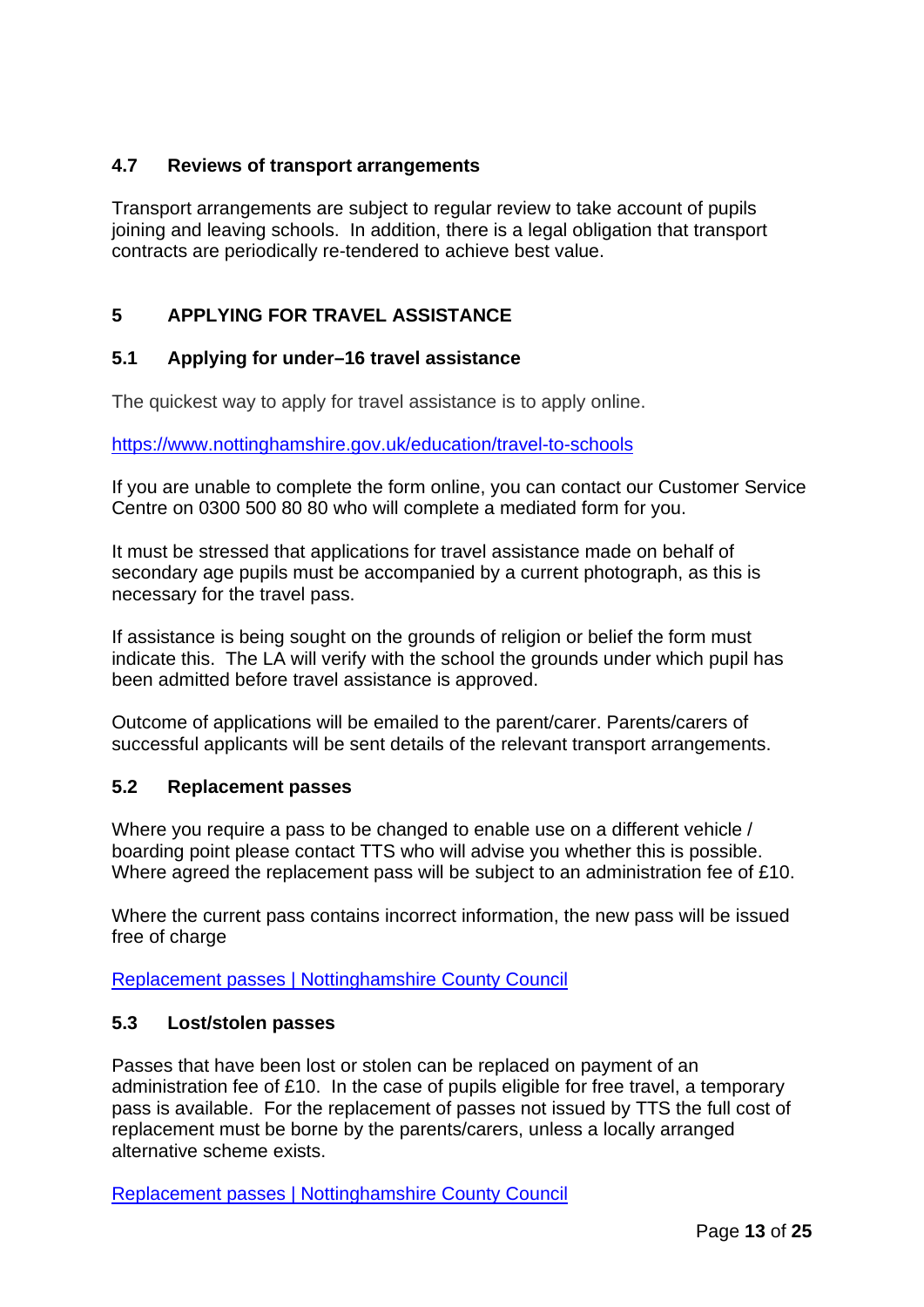#### **5.4 Provision and organisation of school transport services**

#### 5.4.1 Provision of Services

The arrangements for providing transport will be made in accordance with the requirements of the Education Acts 1996, 2002, the Education and Inspections Act 2006 and the Transport Acts 1985 and 2000.

The County Council will endeavour to ensure the safe movement of pupils and will coordinate exclusive school transport journeys and local bus services to ensure best value for money is achieved, in particular with respect to efficiency, effectiveness and economy (Transport Act 2000 s152).

#### 5.4.2 Transport requirements

TTS will determine the level of service, vehicle type and seating capacity requirements. A continuing review of the services provided will be made to ensure that the travel needs of pupils are adequately met. Services will be organised as appropriate allowing for:

- The regulations relating to the provision of passenger transport services
- The school or college session times, provided that the appropriate statutory procedures required have been followed. Head teachers, Principals and Governing Bodies are requested to consult with TTS as soon as possible on proposed changes to session times, so that the effect of any change can be assessed. Advice will be given on whether the change can be accommodated within the transport network, the likely cost implications, and any subsequent effects on other establishments and the local community as a result of the change
- The fact that it is desirable in the interests of safety and comfort to provide a seat for each pupil. Legislation permits children under 14 to be seated three to each double seat on buses not equipped with seat belts. This arrangement will only be used to cope with a marginal excess of numbers above the available seating capacity. Children who reach the age of 14 during a school year are deemed to be less than 14 years of age until the last day of August following their 14th birthday
- The need to give appropriate notice to head teachers, parents/carers and other interested parties regarding proposed changes to the transport network
- The need to monitor the services and deal with complaints as soon as possible to ensure that an efficient and reliable service is provided
- Environmental and sustainability issues.
- Equal opportunities and social inclusion.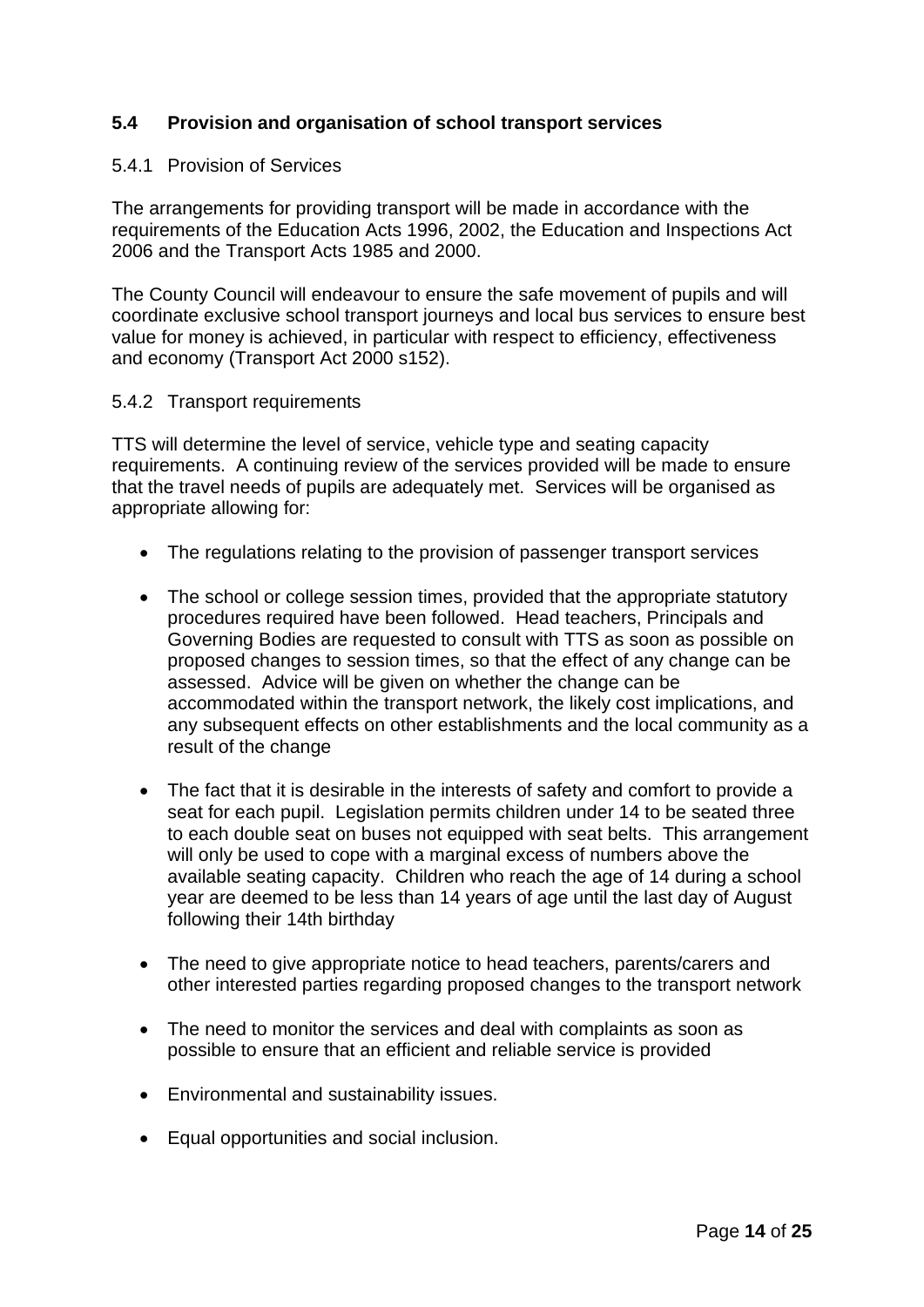#### **5.5 Information to schools, colleges and transport operators**

When appropriate, TTS will issue notes of guidance to all head teachers, regarding school transport services, which will provide information relating to school closures, accidents and poor operation. The guidance will also include information relating to transport operations for pupils with special educational needs.

When appropriate, notes of guidance will be issued to all transport operators by TTS to assist them in the operation of school transport services and the procedures for checking of travel passes and dealing with emergencies and behaviour.

#### **5.6 Discipline on school transport services and misuse of travel passes**

#### 5.6.1 Guidance

The County Council, schools and transport operators work closely together to encourage appropriate behaviour on transport to school and minimise travel problems.

Guidance notes to parents/carers and pupils are published on the County Council website

[https://www.nottinghamshire.gov.uk/education/travel-to-schools/under-16-travel](https://www.nottinghamshire.gov.uk/education/travel-to-schools/under-16-travel-assistance)[assistance](https://www.nottinghamshire.gov.uk/education/travel-to-schools/under-16-travel-assistance)

#### 5.6.2 Procedures

Except for serious incidents of indiscipline (which will be dealt with on an individual basis) the following procedures will normally apply:

- TTS, after consultation with the head teacher will advise parents/carers of the incident which occurred and issue a warning.
- If the problem continues the travel pass will be suspended for a set period or withdrawn permanently, depending on the seriousness of the incident(s). If, after reinstatement following a period of suspension, the difficulties continue, the travel pass (including free pass) or transport facility may be withdrawn permanently.
- In the event of suspension or withdrawal of a pass, parents/carers will be required to make their own transport arrangements. The transport operator will be informed of the action taken.

#### 5.6.3 Misuse of passes including none payment for season passes

If a pass is withdrawn by an operator because of misuse including the use of out of date passes, the incident will be investigated, and a report sought from the school or college. Pupils will be responsible for the payment of fares during the period a travel pass is withheld because of misuse or none payment. At the same time a letter will be sent by TTS informing parents/carers of the actions of the County Council.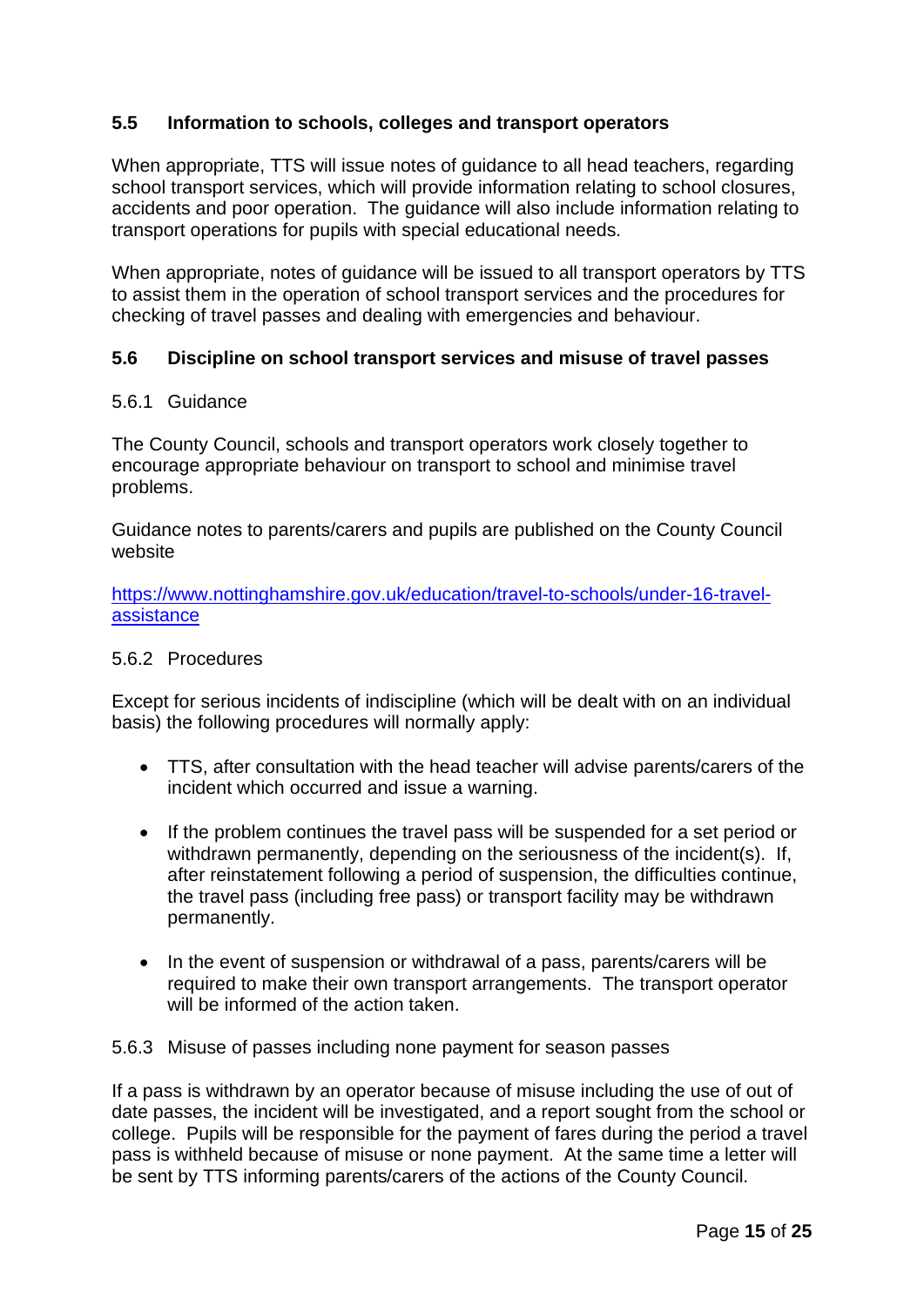#### **6 REVIEW OF TRANSPORT DECISIONS**

A parent/carer has the right to a review of a decision if they believe that the County Council has assessed their entitlement to free travel incorrectly.

Parents/carers should complete an appeal form and specify precisely the nature of the appeal. Appeals regarding travel and transport decisions will be considered from one or more of the following categories:

- a child's eligibility must identify which part of the policy the eligibility relates to
- the distance measurement in relation to the statutory walking distances as specified in Section 2 and Section 7.9 of the Policy
- the safety of the route as specified in Section 7.8 of the Policy
- the transport arrangements
- exceptional circumstances corroborated by appropriate documentation or evidence to be included when making the appeal

The appeals process will not commence or be considered until a fully completed form and appropriate documentation is received.

The County Council will not consider appeals where:

- a child is not resident in Nottinghamshire (travel applications should be made to the LA in which you reside)
- a parent/carer disagrees with the cost of transport OR the reimbursement rates which have been agreed by the Council following due process
- a parent/carer has previously appealed against a decision and there have been no changes to the details of the appeal

#### **6.1 Stage One: Senior Officer review**

Parents/carers have 20 working days from receipt of the home to school transport decision to make a written request asking for a review of the decision. The written request should detail why the parent/carer believes the decision should be reviewed and give details of any personal and/or family circumstances they believe should be considered when the decision is reviewed.

Within 20 working days of receipt of the written request a senior officer will review the original decision and send the parent/carer a detailed written notification of the outcome of the review. This will explain the rationale for the decision reached and explain how, if they wish to do so, request their case to be taken to stage two of the appeal process

#### **6.2 Stage Two: Review by an independent appeal panel**

A parent/carer has 20 working days from receipt of the local authority's stage one written decision notification to make a written request for their case to be taken to stage two of the review process.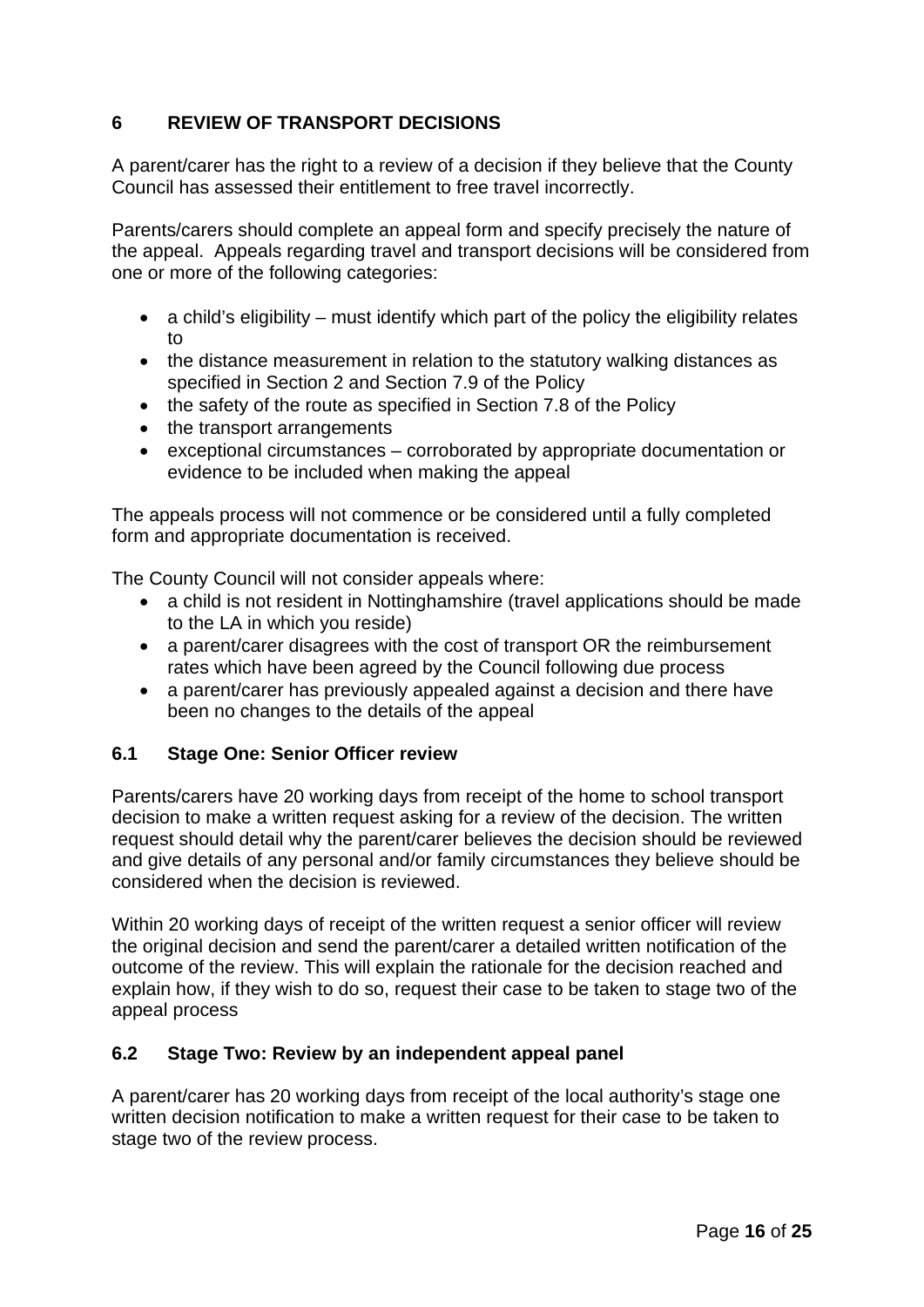Stage two appeals will be considered within 40 working days of receipt. The independent appeal panel will consider both written and verbal representations from both parent/carer and officers involved in the case. A detailed written notification of the outcome will be sent to the parent/carer within five working days of the appeal panel.

The appeal panel members will be independent of the original decision-making process.

If a stage two appeal is unsuccessful, there is no further right of appeal within Nottinghamshire County Council. However, if a parent/carer is dissatisfied with the way the appeal has been conducted they may complain to the Local Government Ombudsman. The Local Government Ombudsman has no statutory power to overturn the decision of the Panel but can draw the County Council's attention to any misadministration leading to injustice.

If the parent/carer believes that the decision of the independent panel to be flawed on public law grounds, they may also apply for a judicial review.

Should a review find in the parents/carers favour, free travel will be backdated to when the original application was received by TTS or the start of the academic year in which the application is made, whichever is the later.

#### **7 DEFINITIONS**

#### **7.1 Qualifying schools**

- Community, foundation or voluntary schools
- Community or foundation special schools
- Academies
- Free Schools
- Independent non-maintained special schools

#### **7.2 'Suitable' school**

Suitable school is defined as the nearest qualifying school to the family home with places available that provides education appropriate to the age, ability and aptitude of the child, and any special educational needs that the child may have.

Please see parts 7.8 and 7.9 for information about how the distance between home and school is defined and measured.

#### **7.3 Catchment area schools**

In Nottinghamshire your home address may be in a catchment area, recognised by the local authority. It is worth noting that some own admission authority schools no longer recognise catchment areas in their admissions policy and therefore some home addresses will no longer have a catchment area school at secondary and /or primary.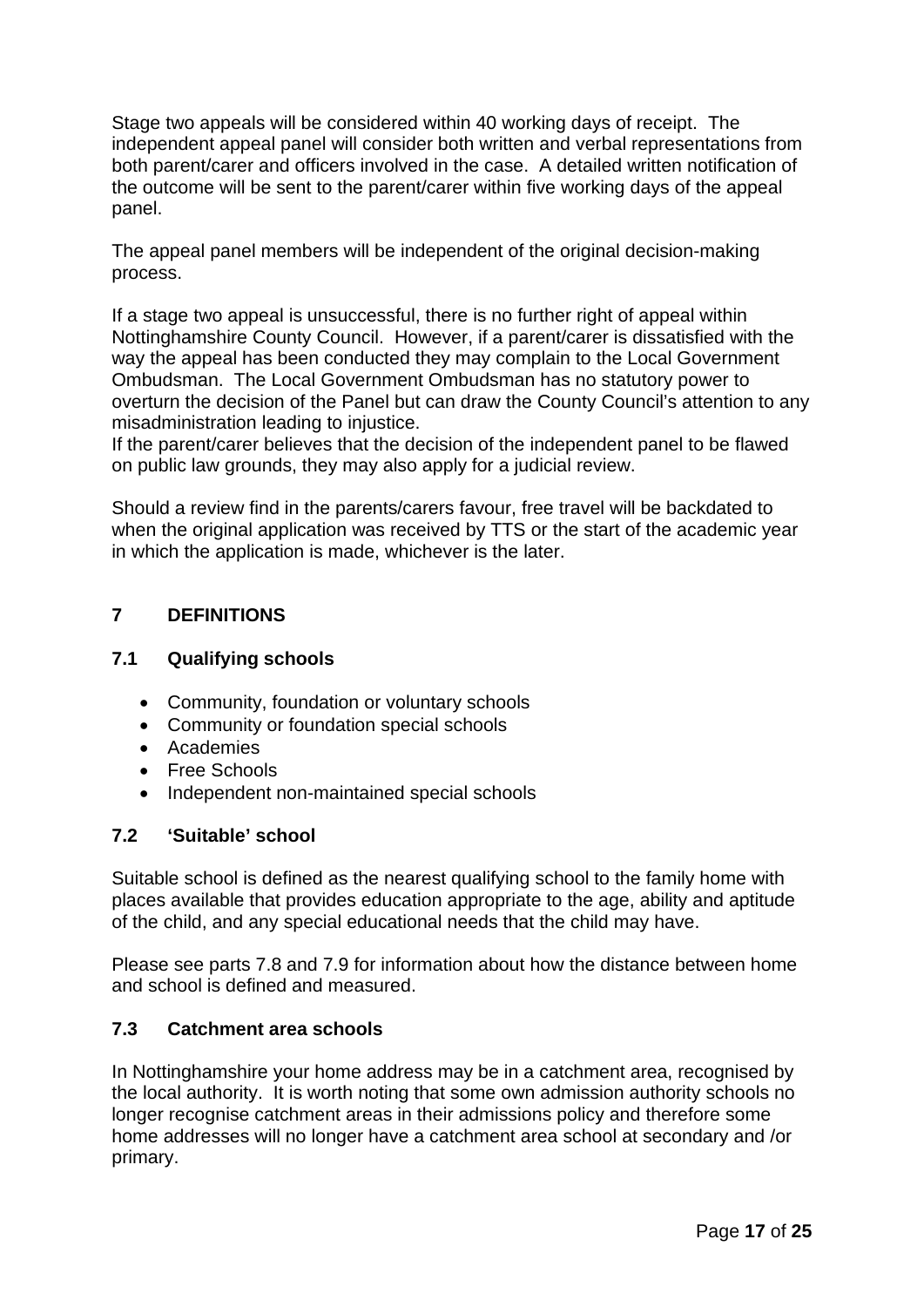Information about identifying your catchment school can be downloaded from the Nottinghamshire County Council Web Site, link given below:

<http://www.nottinghamshire.gov.uk/findmynearest>

#### **7.4 Coterminous and overlapping catchment areas**

In the event of two or more schools having a coterminous or overlapping catchment area the nearest of the schools to the home address will be regarded as the designated catchment school for transport purposes.

#### **7.5 Designated schools**

Nottinghamshire County Council may designate a school other than the catchment or nearest school as the qualifying school. This may be done either through an Education, Health and Care Plan (EHCP) or by an authorising officer of the County Council.

#### **7.6 Preferred schools**

Parents/carers have the right to express a preference for a school other than their nearest suitable qualifying school and this is known as a 'preferred school'.

#### **7.7 Schools attended on the grounds of parents/carers religion or belief**

'Religion' means any religion, and 'belief' means any religious or philosophical belief. References to religion or belief include references to lack of religion or belief. It therefore follows that this duty covers all religions and denominations, as well as philosophical beliefs.

#### **7.8 Walking routes and availability of walking routes**

The walking route is defined as the shortest available walking route between the home boundary gate and the nearest school gate. To be treated as a walking route the route must be available to be walked (accompanied as necessary by an adult) with reasonable safety – taking into account highway conditions only. Personal safety is a parental responsibility. TTS measures the distance involved and assesses availability against set criteria. Where statutory free travel is not automatically awarded, an appeal process exists, and the case can be reviewed (see Section 6)

#### **7.9 Measurement of distances**

All distance measurements are undertaken using the Council's approved specialist mapping tool. In order to determine which school is the nearest to a home address, the shortest available walking route between the home boundary gate and the nearest school gate is measured. Distances beyond the statutory walking distance or where there is no available walking route are measured by the shortest road route, i.e. a route passable by a motor vehicle. Road routes are measured from the centre line of the public highway immediately outside the home address to the nearest school or college pedestrian entrance.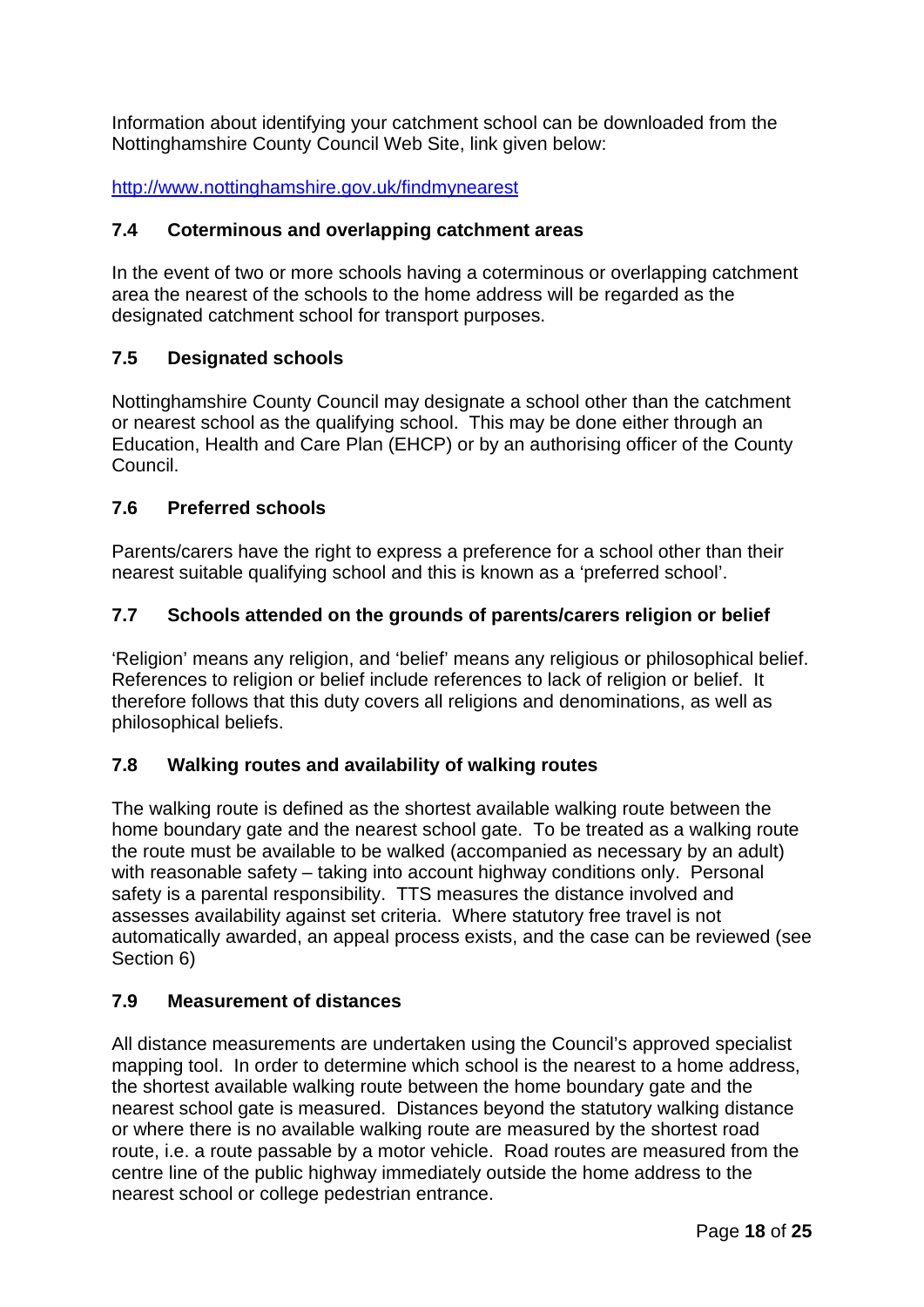Once the nearest school has been identified, to establish a child's transport eligibility, statutory walking distances (2 miles for primary aged children and 3 miles for secondary aged children) will be measured by the shortest available walking route from the boundary gate of the home address to the nearest school or college pedestrian entrance. The route measured may include footpaths, bridleways, and other pathways, as well as recognised roads where these are assessed to be available.

#### **7.10 Low income**

The Education and Inspections Act 2006 places a duty on local authorities to provide free transport for some of the most disadvantaged children, which is defined as those eligible for free school meals or whose parents/carers are in receipt of the maximum level of Working Tax Credit.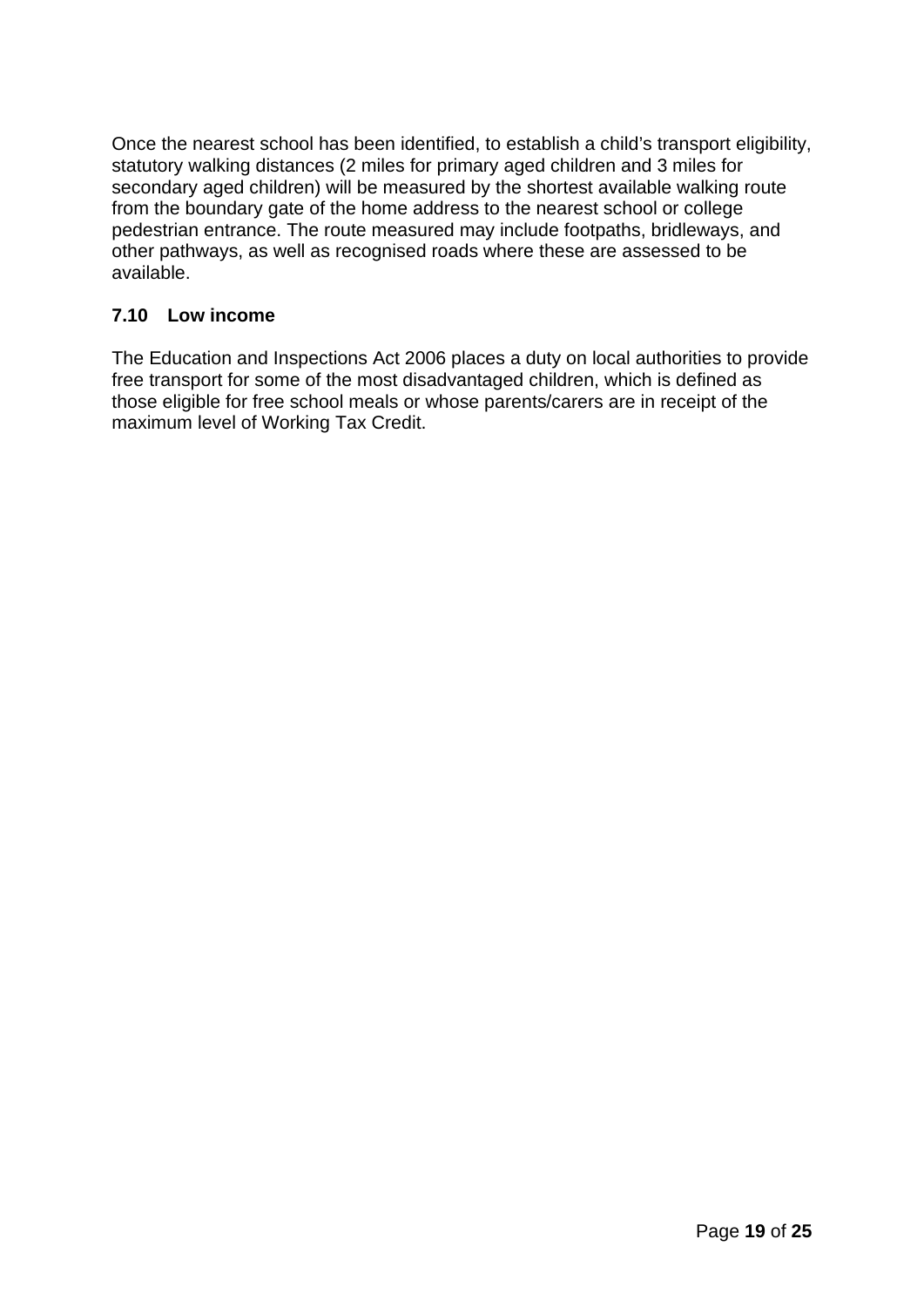#### **Special Educational Needs and Disability Travel Policy**

#### **1 Legal Requirements and general responsibilities**

- 1.1 The legal requirements relating to the general duty of a Local Authority to provide transport from home to school are contained within Section 509 of the Education Act 1996. The duty to consider the provision of free or assisted travel applies equally to pupils with or without Special Educational Needs and Disabilities (SEND).
- 1.2 Some pupils with SEND may require assistance with their travel to school. Wherever possible and appropriate, pupils with SEND should be treated in the same way as those without, i.e. in general, they should walk to school, travel on public transport or be taken by their parents/carers. They should develop independent travel skills, which should be assessed at each annual review
- 1.3 The County Council will determine the appropriate travel assistance provided in accordance with the eligibility criteria in Section 2 of the Home to School Transport Policy and the County Council's aim to provide best value
- 1.4 Where pupils attend a school other than the nearest suitable or catchment school as the qualifying (designated) school, travel assistance will be determined in accordance with Section 2 of the Home to School Transport **Policy**
- 1.5 Where parents/carers choose to send their children to a preferred school, Section 2 of the Home to School Transport Policy will apply
- 1.6 Travel assistance may be provided for a pre-school age child who has an Education, Health and Care Plan (EHCP). In such cases, assistance may be provided to nursery schools, nursery classes or units and pre-school playgroups
- 1.7 If travel assistance is approved, this will normally take the form of one of the following:
	- Provision of a Direct Travel Assistance Payment (DTAP)
	- Parental mileage allowance
	- Provision of special/medical transport
- 1.8 Where special transport is agreed this will normally take up to 20 working days to arrange. The County Council will not reimburse any costs incurred by parents/carers taking their child to the establishment while special transport is being arranged.
- 1.9 Where special transport is provided this will normally be to and from a designated collection/drop off point located within one mile of the home address. A pick up and/or drop off at home will only be provided in exceptional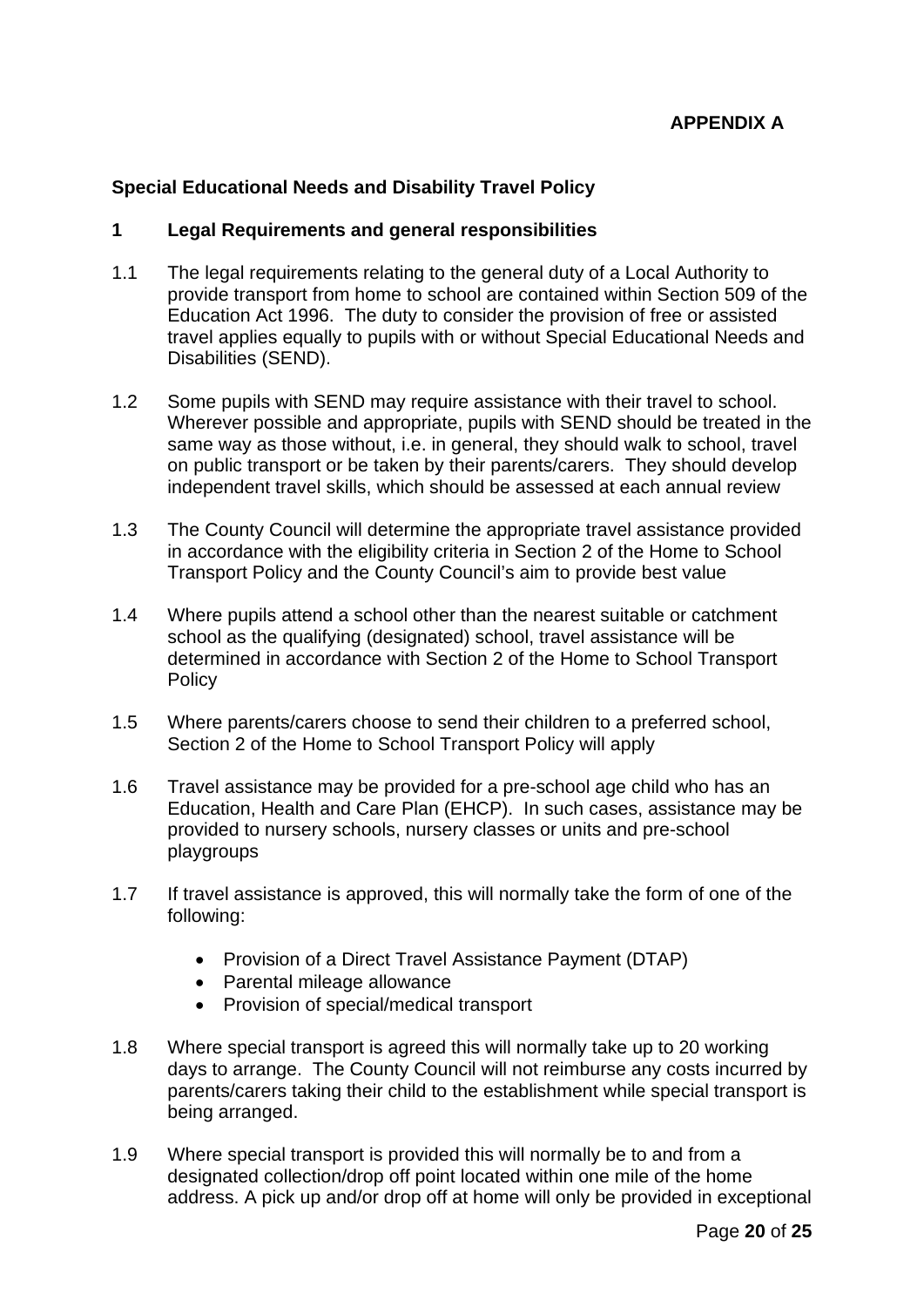circumstances; additional medical information may be required to support the request

- 1.10 Parents/carers are responsible for escorting their child to and from the vehicle at the designated collection/drop-off point. Where a parent/carer consistently fails to deliver/receive their child at the pick-up/drop-off point at the agreed time, the provision of transport will be reviewed and may be withdrawn.
- 1.11 Where special transport is provided, it will normally be in the form of a shared vehicle. Individual transport will only be provided in exceptional circumstances: additional information may be required to support the request.
- 1.12 Except in exceptional circumstances, home to school transport will only be provided at the beginning and end of the normal school day during the normal school week (Monday to Friday), term time only.

#### **2 Qualification by walking distance**

The distance criteria described in Section 2 of the Home to School Transport Policy apply equally to pupils with and without SEN and disabilities. There are, however, a number of walking distance exemptions

Pupils living within the appropriate walking distance limits and attending the qualifying/designated school may be eligible for travel assistance if:

- The pupil has a special transport need that requires the provision of transport for them to access and attend school. The special transport need is assessed by the County Council, drawing upon medical and other professional advice, as required. A special transport need may arise where the pupil:
	- o lives within the walking distance but is unable to walk/travel safely to school when accompanied by a parent/carer
	- o is unable to use public transport when accompanied by a parent/carer

There may be exceptional circumstances which require the provision of special transport. Transport and Travel Services Team (TTS) will consider any exceptional circumstances in individual cases.

#### **3 Escorts**

TTS will utilise the advice received from education and medical professionals to determine whether it is necessary to provide an escort or other facilities.

#### **4 Independent Travel Training (ITT)**

The County Council operates an Independent Travel Training Programme, details can be obtained from:

[www.nottinghamshire.gov.uk/travelling/travel/itt/](http://www.nottinghamshire.gov.uk/travelling/travel/itt/)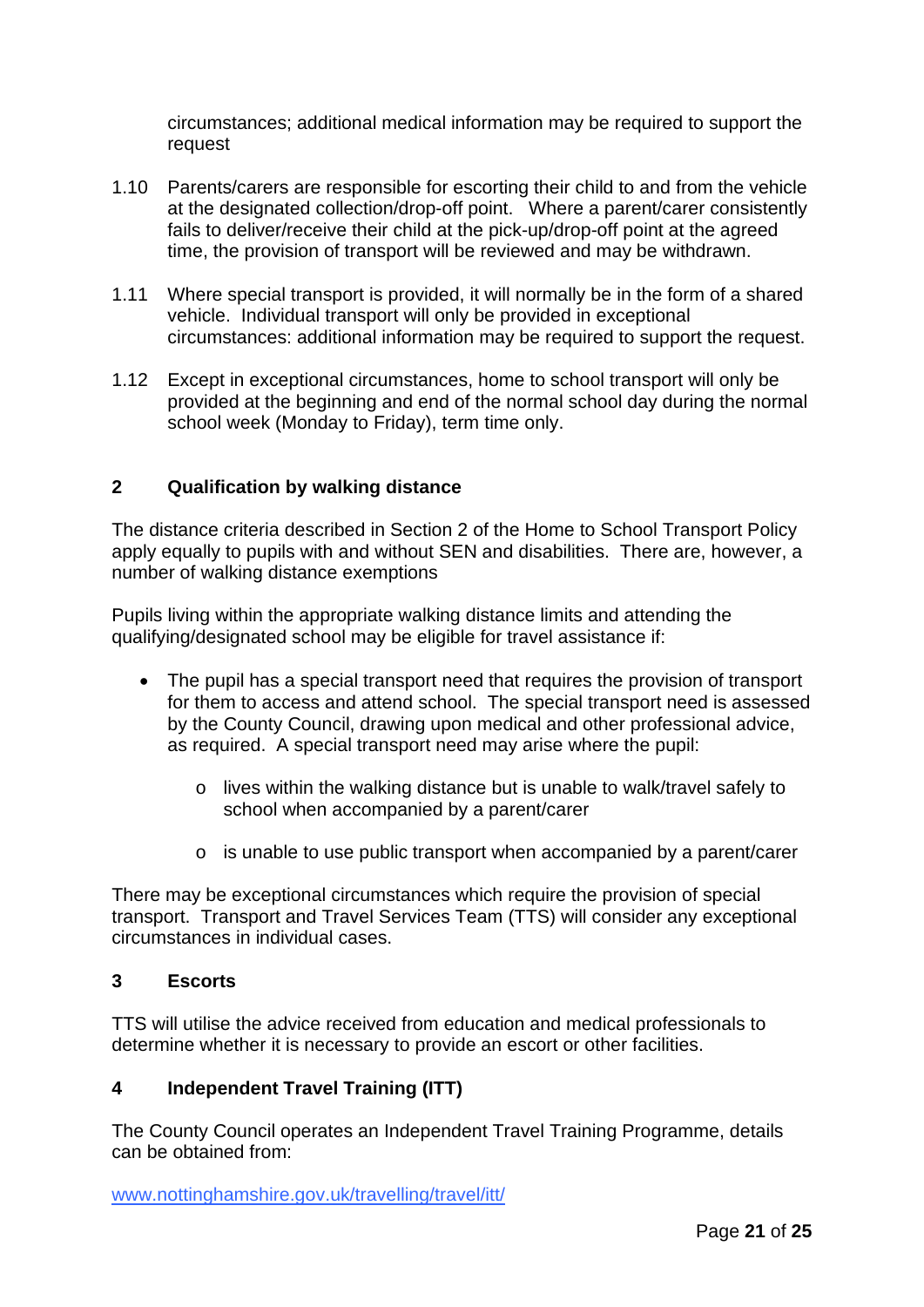Pupils/students will be enabled to undertake independent travel training unless they are assessed by an officer of the Council and school/college as being unlikely to benefit from such training.

Special transport provided by the County Council will not be available for pupils/students who are able but choose not to participate in the travel training programme.

Pupils/students who have successfully completed the ITT programme will be enabled to make the journey to school/college independently. Special transport will not be provided for these pupils/students unless their circumstances change significantly.

#### **5 Residential Special Schools**

- 5.1 Where the County Council has placed a pupil in a residential special school which is over the statutory walking distance from their home, parents/carers may be reimbursed at public transport rate or allocated a DTAP to transport their children to and from the school. Where parents/carers do not have access to transport, or where it is more cost effective, transport will be provided by the County Council
- 5.2 Weekly borders will be entitled to travel assistance at the beginning and end of the school week.
- 5.3 Termly borders will be entitled to travel assistance at mid and full-term holidays, or as determined by the pupil's EHCP.
- 5.4 Where pupils attend a residential special school on a 52-week placement, transport is not provided. If assistance with transport is required, the social care worker allocated to the family should be contacted.

#### **6 Pupils Aged 16 and Under Attending Colleges or Alternative Provision**

For pupils aged 16 and under who attend college or other alternative educational provision on a full-time basis, eligibility for travel assistance will be assessed as follows:

- If the placement has been made by a LA officer, then travel assistance will be in accordance with Section 2 of the Home to School Transport Policy
- If the placement is a parental choice, it is the responsibility of the parent/carer to provide transport.
- If the pupils designated school has arranged educational provision off-site, the school will be responsible for arranging and funding any necessary travel.

#### **7 Cases where there will not normally be an entitlement to transport**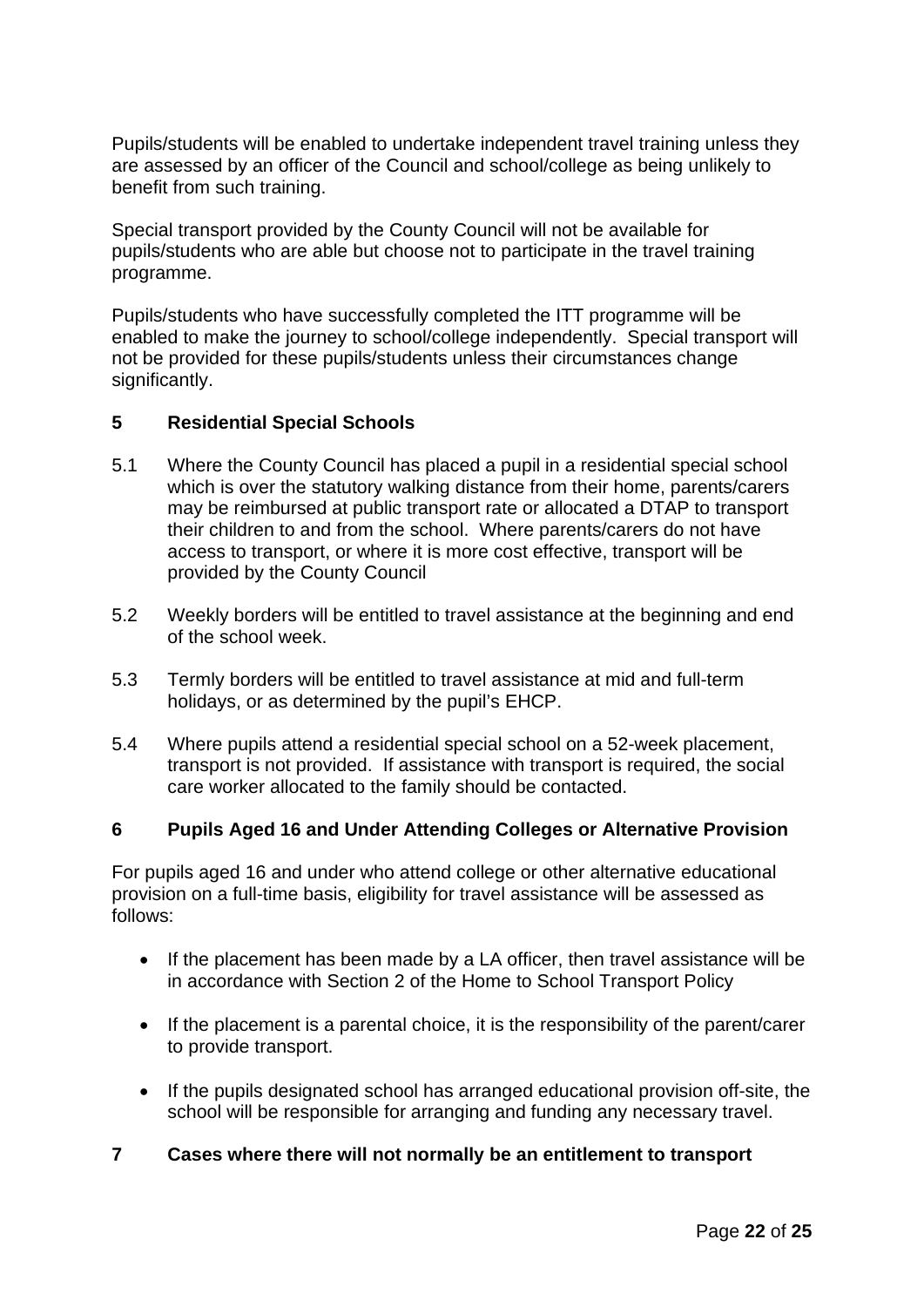- To and from temporary addresses including family, friends and child minders where these arrangements are made by the family
- At times to suit the convenience of family arrangements
- At times when other siblings in the family must to be taken to other schools
- For late arrival or early departure, for example due to illness or medical appointments
- To and from medical appointments
- Following detention
- To access breakfast or after-school clubs including out of school activities
- To work experience, taster or open days
- To provision off the school site organised by the school
- To provision off the school site as part of a transition programme to a new education setting
- For transfers between educational establishments during the school day
- For shorter than normal days e.g. during the exam season
- For a child whose level of attendance is a cause of concern, but for whom no eligibility criteria are met
- For students on exchange visits
- Where the behaviour of a young person is not acceptable or places other travellers at risk

#### **8 Short Breaks/Respite Care**

This is not covered by the Home to School Transport Policy. Transport requests should be made to Children's Social Care and Health.

#### **9 Review of Transport Provision**

Transport provision will be reviewed annually to determine whether the basis for entitlement has changed and whether the travel assistance provided remains appropriate.

#### **10 Review of Transport Decisions**

A parent/carer has the right to a review of a decision if they believe that the County Council has assessed their entitlement to free transport incorrectly. Please see Section 6 of Home to School Transport Policy for details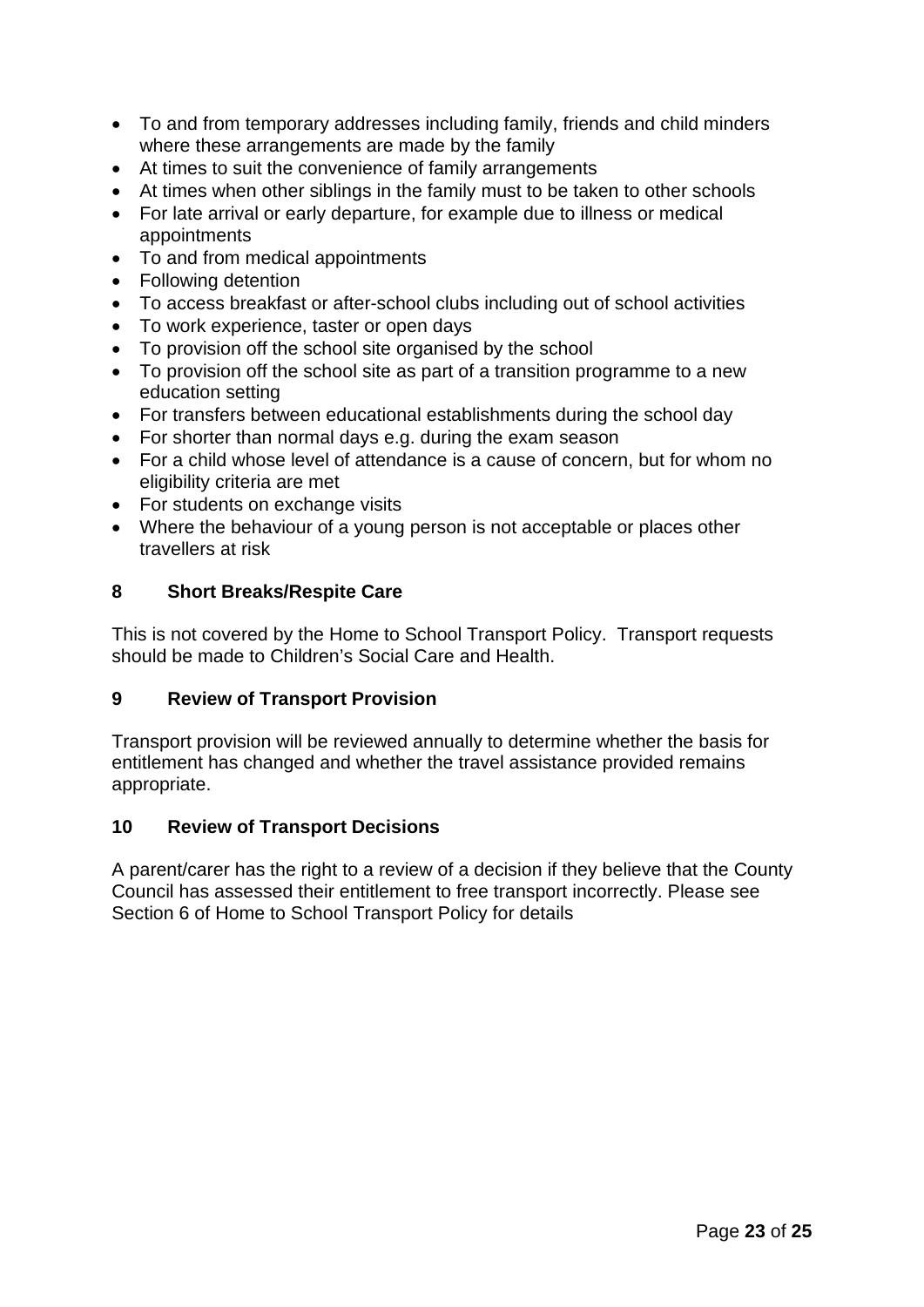#### **Pupils attending Education Other Than at School (EOTAS)**

- 1 Home to School Transport in Nottinghamshire is provided for eligible pupils who meet the criteria as laid out in the Home to School Transport Policy. The policy sets out the Council's statutory duty to provide home to school transport to eligible pupils
- 2 Pupils of statutory school age not on a school roll, whose education is the responsibility of the LA either through a permanent exclusion or other circumstances, will have an alternative provision placement commissioned by the LA. In these cases, the placement will be classed as their designated school.
- 3 Where the placement at an alternative education provider is commissioned by a school, the parent/carer and school must have agreed how the young person is going to get there. There is no entitlement under the Home to School Transport Policy to provide travel assistance to an establishment other than to the one that the young person is on roll at.
- 4 Travel assistance will be awarded in accordance with the Home to School Transport Policy and parents/carers will be expected to complete the same application forms and provide medical/professional evidence where required
- 5 Some pupils may require special transport arrangements however where possible and appropriate, pupils should be treated in the same way as those attending a school i.e. in general, they should walk to the establishment, travel on public transport or be taken by their parents/carers.
- 6 Inter-site transport during the day
- 6.1 Where an educational establishment arranges for pupils to attend different establishments during the school day it will be the responsibility of the establishment and parents/carers to arrange and fund transport
- 6.2 Where a pupil receives home to school transport this will only be to one site and therefore any arrangements made by the establishment must take this into account, i.e. a pupil will not be picked up from a different establishment in the evening to the one at which they were dropped off in the morning
- 6.3 Home to School transport is only provided at the beginning and end of a normal school day. No dispensation will be made for pupils not ready to be collected at the end of the school day

#### 7 **Admission of pupils aged under 16 to Colleges of Further Education (CFE)**

For pupils aged 16 and under who attend a college of Further Education on a fulltime basis, eligibility for travel assistance will be assessed as follows